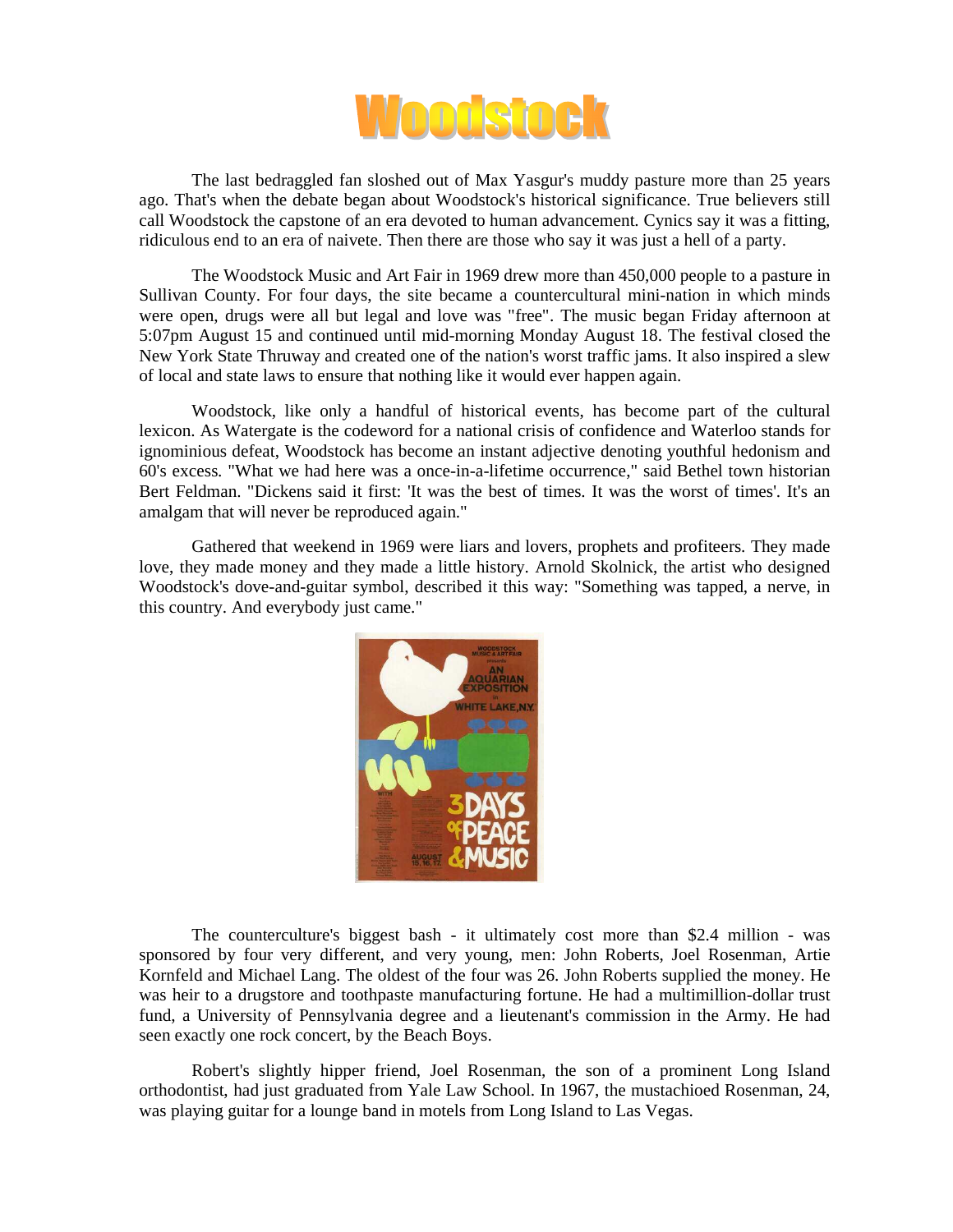Roberts and Rosenman met on a golf course in the fall of 1966. By winter 1967, they shared an apartment and were trying to figure out what they ought to do with the rest of their lives. They had one idea: to create a screwball situation comedy for television, kind of like a male version of "I Love Lucy".

"It was an office comedy about two pals with more money than brains and a thirst for adventure." Rosenman said. "Every week they would get into a different business venture in some nutty scheme. And every week they would be rescued in the nick of time from their fate."

To get plot ideas for their sitcom, Roberts and Rosenman put a classified ad in the Wall Street Journal and The New York Times in March 1968: "Young Men With Unlimited Capital looking for interesting, legitimate investment opportunities and business propositions." They got thousands of replies, including one for biodegradable golf balls. Another seemed strange enough to work as a real business venture; Ski-bobs, bicycles on skis that were a fad in Europe. Roberts and Rosenman researched the idea before abandoning it. In the process, the two went from wouldbe television writers to wanna-be venture capitalists. "Somehow, we became the characters in our own show," Rosenman said.

Artie Kornfield, 25, wore a suit, but the lapels were a little wide and his hair brushed the top of his ears. He was a vice president at Capitol Records. He smoked hash in the office and was the company's connection with the rockers who were starting to sell millions of records. Kornfeld had written maybe 30 hit singles, among them "Dead Man's Curve," recorded by Jan and Dean. He also wrote songs and produced the music for the Cowsills.

Michael Lang didn't wear shoes very often. Friends described him as a cosmic pixie, with a head full of curly black hair that bounced to his shoulders. At 23, he owned what may have been the first head shop in the state of Florida. In 1968, Lang had produced one of the biggest rock shows ever, the two-day Miami Pop Festival, which drew 40,000 people. At 24, Lang was the manager of a rock group called Train, which he wanted to sign to a record deal. He bought his proposal to Kornfeld at Capitol Records in late December 1968.

Lang knew Kornfeld had grown up in Bensonhurst, Queens, like he had. Lang got an appointment by telling the record company's receptionist that he was "from the neighborhood." The two hit it off immediately. Not long after they met, Lang moved in with Kornfeld and his wife, Linda. The three had rambling, all-night conversations, fueled by a few joints, in their New York City apartment.

One of their ideas was for a cultural exposition/rock concert/extravaganza. Another was for a recording studio, to be tucked off in the woods more than 100 miles from Manhattan in a town called Woodstock. The location would reflect the back-to-the-land spirit of the counterculture. Besides, the Ulster County town had been an artists' mecca for a century. By the late 1960s, musicians like Bob Dylan, The Band, Tim Hardin, Van Morrison, Jimi Hendrix and Janis Joplin were moving to the area and wanted a state-of-the-art studio.

Lang and Kornfeld were searching for seed money for the festival and money to build the recording studio. They never saw the "young men with unlimited capital" ad, but their lawyer recommended they talk to Roberts and Rosenman. The four met in February 1969. "We met with them in their apartment on 83rd Street in a high-rise," Lang recalls. "They were kind of preppy. Today, I guess they'd be yuppies. They were wearing suits. Artie did most of the talking, because I think they seemed puzzled by me. They were curious about the counterculture, and they were somewhat interested in the project. They wanted a written proposal, which we had but we didn't bring with us. We told them that we would meet again with a budget for the festival.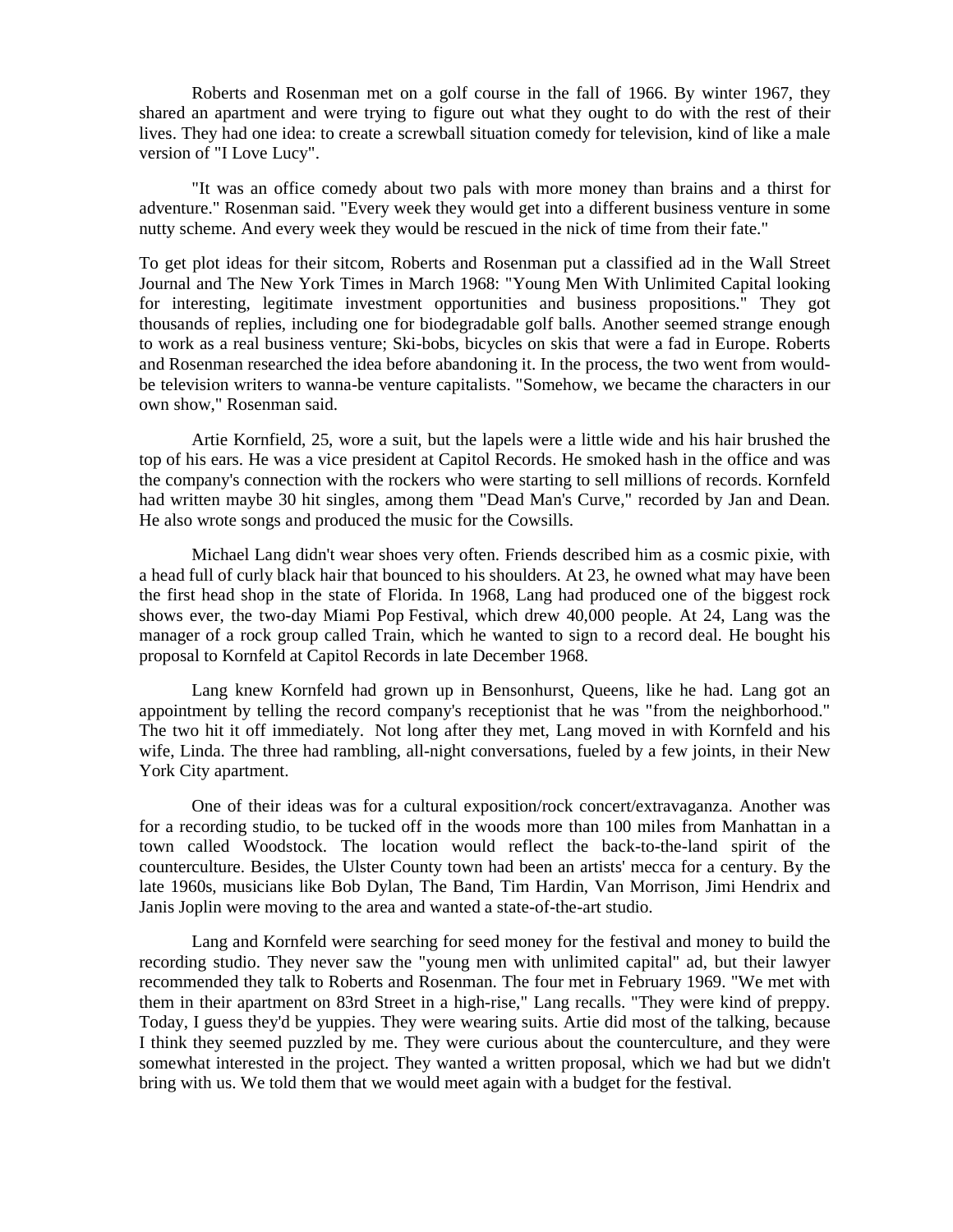To this day, the founders of Woodstock disagree on who came up with the original idea for the concert. And, dulled by time, competition and countess retelling, no one recollection is consistent. Lang and Kornfeld say Woodstock was always planned as the largest music festival ever held. At the second meeting, Lang recalls discussing a budget of \$500,000 and attendance of 100,000. Lang said he had started looking at festival sites in the fall of 1968, which would have been well before he'd hooked up with Kornfeld or Roberts and Rosenman. But Rosenman and Roberts maintain that they were the driving force behind the festival. As Rosenman and Roberts recall it, Kornfeld and Lang primarily wanted a studio, hyped by a party for rock'n'roll critics and record company executives. "We would have cocktails and canapes in a tent or something," Rosenman said. "We'd send limos down to New York to pick everyone up. Tim Hardin or someone could sing. Maybe, if we were lucky, Joan Baez would get up and do a couple of songs."

At some point, Rosenman and Roberts focused on the party idea and decided that it really ought to be a rock concert. "We made a deal," Rosenman said. "We'd have the party, and the profits from the party would be used to pay for the recording studio. Ultimately, we had the money, so what we said went."

By the end of their third meeting, the little party up in Woodstock had snowballed into a bucolic concert for 50,000 people, the world's biggest rock'n'roll show. The four partners formed a corporation in March. Each held 25 percent. The company was called Woodstock Ventures, Inc., after the hip little Ulster County town where Dylan lived.

The Woodstock Ventures team scurried to find a site. Real estate agents across the mid-Hudson were scouring the countryside for land to rent for just a few months. Feelers went out in Rockland County, then in Orange. For \$10,000, Woodstock Ventures had leased a tract of land in the Town of Wallkill owned by Howard Mills, Jr. "It was a Sunday in late March," Rosenman said. "We drove up to Wallkill and saw the industrial park. We talked to Howard Mills and we made a deal." "The vibes weren't right there. It was an industrial park," Roberts interjected. "I just said, 'We gotta have a site now.'"

The 300-acre Mills Industrial Park offered perfect access. It was less than a mile from Route 17, which hooked into the New York State Thruway, and it was right off Route 211, a major local thoroughfare. It has the essentials, electricity and water lines.

The land was zoned for industry; among the permitted uses were cultural exhibitions and concerts. The promoters approached the town planning board and were given a verbal go-ahead because of the zoning. Nonetheless, Lang was unhappy with the site. It was missing the back-tothe-land ambience Woodstock Ventures was selling. "I hated Wallkill," Lang said. Ventures set to work on the Mills property, all the while searching for an alternative.

Rosenman told Wallkill officials in late March or early April that the concert would feature Jazz bands and folk singers. He also said that 50,000 people would attend if they were lucky. Town Supervisor Jack Schlosser thought something was fishy. "More than anything else, I really feel they were deliberately misleading the town," Schlosser said. "The point is, they were less than truthful about the numbers. I became more and more aware, as discussions with them progressed, they did not really know what they were doing. I was in the Army when divisions were 40,000 or 50,000 men," he said. "Christ almighty, the logistics involved in moving men around... I said at one point, 'I don't care if was a convention of 50,000 ministers," I would have felt the same way."

In the cultural-political atmosphere of 1969, promoters Kornfeld and Lang knew it was important to pitch Woodstock in a way that would appeal to their peer's sense of independence.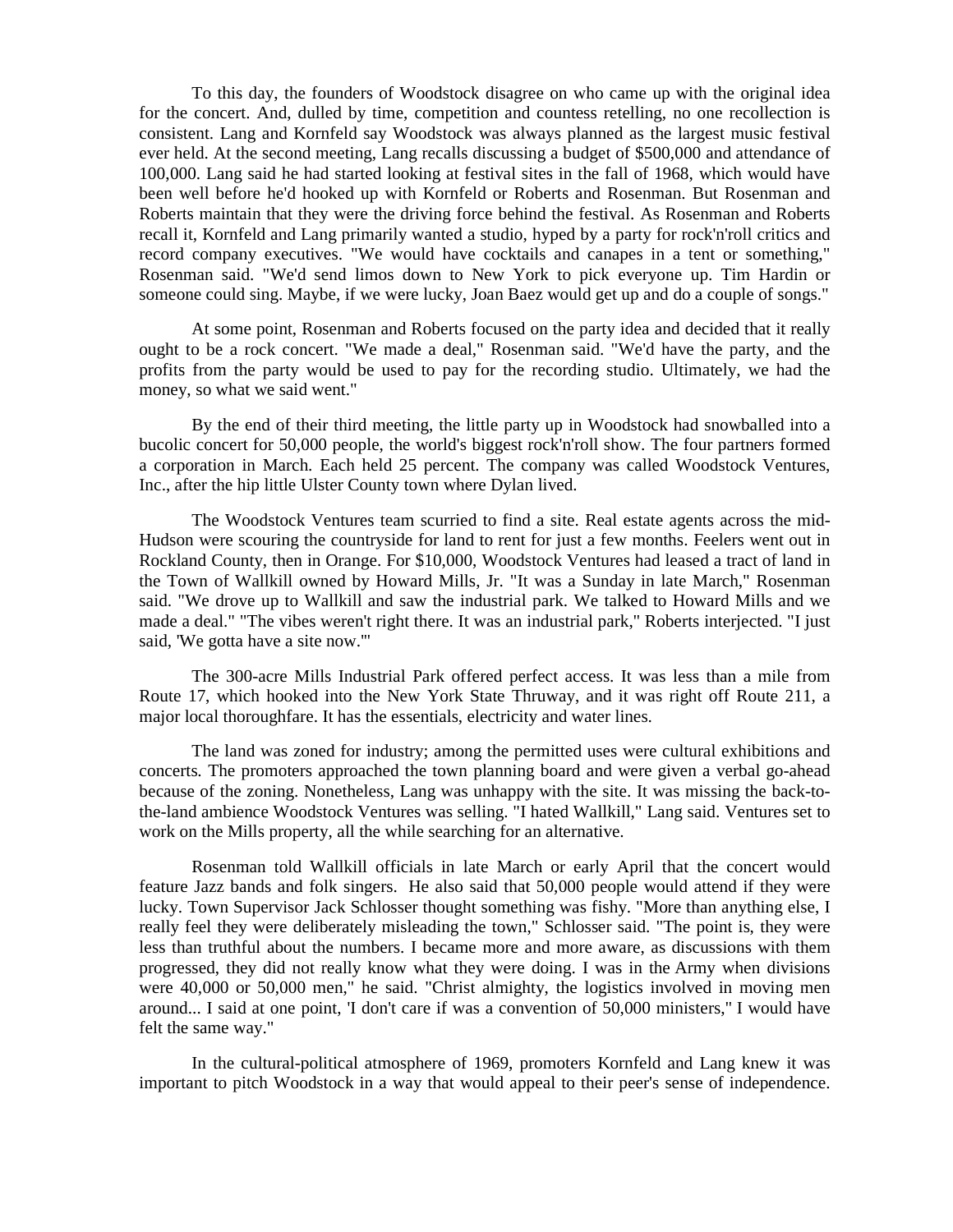Lang wanted to call the festival an "Aquarian Exposition," capitalizing on the zodiacal reference from the musical "Hair". He had an ornate poster designed, featuring the water-bearer.

By early April, the promoters were carefully cultivating the Woodstock image in the underground press, in publications like the Village Voice and Rolling Stone magazine. Ads began to run in The New York Times and The Times Herald-Record in May. For Kornfeld, Woodstock wasn't a matter of building stages, signing acts or even selling tickets. For him, the festival was always a state of mind, a happening that would exemplify the generation. The event's publicity shrewdly appropriated the counterculture's symbols and catch phrases. "The cool PR image was intentional," he said.

 The group settled on the concrete slogan of "Three Days of Peace and Music" and downplayed the highly conceptual theme of Aquarius. The promoters figured "peace" would link the anti-war sentiment to the rock concert. They also wanted to avoid any violence and figured that a slogan with "peace" in it would help keep order.

The Woodstock dove is really a catbird; originally, it perched on a flute. "I was staying on Shelter Island off Long Island, and I was drawing catbirds all the time," said artist Arnold Skolnick. "As soon as Ira Arnold (a copywriter on the project) called with the copy-approved 'Three Days of Peace and Music,' I just took the razor blade and cut that catbird out of the sketchpad I was using. "First, it sat on a flute. I was listening to jazz at the time, and I guess that's why. But anyway, it sat on a flute for a day, and I finally ended up putting it on a guitar."

Melanie Safka had a song on the radio called "Beautiful People." An extremely hip DJ named Roscoe on WNEW-FM played it. One day, Melanie ran into a curly-haired music-business guy named Michael Lang, who was talking about a festival he was producing. When Melanie asked if she could play there, Lang's answer was a very laid-back, "Sure." "I thought it would be very low key," recalled Melanie.

Woodstock Ventures was trying to book the biggest rock'n'roll bands in America, but the rockers were reluctant to sign with an untested outfit that might be unable to deliver. "To get the contracts, we had to have the credibility, and to get the credibility, we had to have the contracts," Rosenman said. Ventures solved the problem by promising paychecks unheard of in 1969. The big breakthrough came with the signing of the top psychedelic band of the day, The Jefferson Airplane, for the incredible sum of \$12,000. The Airplane usually took gigs for \$5,000 to \$6,000. Creedence Clearwater Revival signed for \$11,500. The Who then came in for \$12,500. The rest of the acts started to fall in line. In all, Ventures spent \$180,000 on talent. "I made a decision that we needed three major acts, and I told them I didn't care what it cost," Lang said. "If they had been asking \$5,000, I'd say, 'Pay 'em \$10,000.' So we paid the deposits, signed the contracts, and that was it: instant credibility."

In the spring of 1969, John Sebastian's career was on hold. From 1965 to 1967, Sebastian's band, the Lovin' Spoonful, had cranked out hit after hit - "Do You Believe in Magic," "You Didn't Have To Be So Nice," "Did You Ever Have To Make Up Your Mind," "(What a Day For a) Daydream" and "Summer In The City." But in 1967, after the Lovin' Spoonful appeared on "The Ed Sullivan Show", things began to go wrong. Two band members were busted for pot possession and left the group. Their replacements never quite fit in. In 1968, the group broke up, and Sebastian tried going solo. But his performing career wasn't taking off. So, in the spring of 1969, Sebastian headed west to do a little soul searching. He ended up at a California commune where the hippies made money by making brightly colored shirts and jackets by a process they called tie-dye.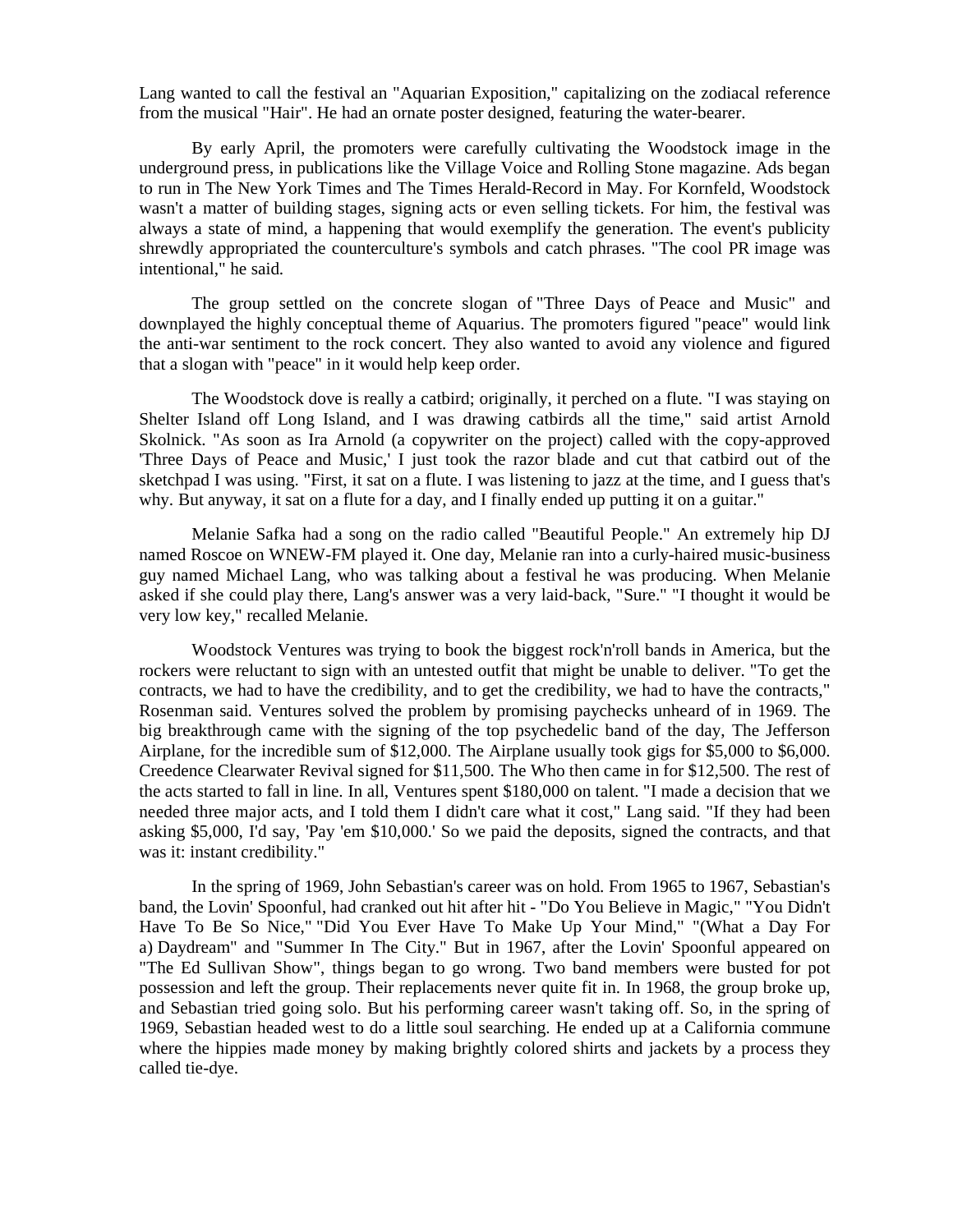The residents of Wallkill had heard of hippies, drugs and rock concerts, and after the Woodstock advertising hit The New York Times, The Times Herald-Record and the radio stations, local residents knew that a three-day rock show, maybe the biggest ever, was coming. Besides, Woodstock Venture's employees sure looked like hippies. In the minds of many people, long hair and shabby clothes were associated with left-wing politics and drug use. The new ideas about re-ordering society were threatening to many people. In Wallkill, those feelings were unleashed upon Mills and his family. Residents would stop Mills at church to complain. Ventures tried to head off some of the complaints by hiring Wes Pomeroy, a former top assistant at the Justice Department, to head the security detail. A minister, the Rev. Donald Ganoung, was put on the payroll to head up local relations.

Allan Markoff watched the two freaks walk into his store in late April or early May. They were Lang and his buddy, Stan Goldstein. Goldstein, 35, had been one of the organizers of the 1968 Miami Pop Festival. For Woodstock, he was coordinator of campgrounds. "They wanted me to design a sound system for 50,000 or so people," said Markoff, who owned the only stereo store in Middletown, the Audio Center on North Street. "They said there could even be 100,000, might even go to 150,000."

He thought Lang and Goldstein were nuts. "There had never been a concert with 50,000; that was unbelievable," Markoff said. "Now, 100,000, that was impossible. It's tantamount to doing a sound system for 30 million people today." Markoff, then 24, was the only local resident listed in the Audio Engineering Society Magazine. Lang and Goldstein had picked his name out of the magazine; suddenly, Markoff was responsible for gathering sound gear for the greatest show on earth. He remembers one characteristic of the sound system. At the amplifier's lowest setting, the Woodstock speakers would cause pain for anyone standing within 10 feet.

Markoff had doubts about the sanity of the venture until he saw the promoters' office in a barn on the Mills' land. "That's when I saw all these people on these phones, with a switchboard," Markoff said. "When I saw that, I said, 'Hey, this could really happen.'"

Rosenman and Roberts couldn't entice any of the big movie studios into filming their weekend upstate. So they got Michael Wadleigh. Before Woodstock, rock documentation meant obscurity and few profits. A year before Woodstock, Monterey Pop had fizzled at the box office, making movie execs skittish over the idea of funding another rock film. During the summer of Woodstock, Wadleigh, 27, was gaining a reputation as a solid cameraman and director of independent films. Two years earlier, he had dropped out of Columbia University of Physicians and Surgeons, where he was studying to be a neurologist. Since then, he'd spent his time filming on the urban streets, the main battlefield for the cultural skirmishes of the 1960s. He'd filmed Martin Luther King Jr. He'd filmed Bobby Kennedy and George McGovern talking to middle Americans on the campaign trail in '68.

Wadleigh was experimenting with using rock'n'roll in his films as an adjunct to the day's social and political themes. He was also working with multiple images to make documentaries more entertaining than those featuring a bunch of talking heads. And then the Woodstock boys came to his door. Their idea was irresistible. The money was not. Wadleigh went for it anyway.

Goldstein went alone to his first town board meeting in Wallkill. "This was before we knew we had problems," he said. "It was probably in June. We had a full house. No more than 150 people. There were some accusations. Someone made some references to the Chicago convention. That it was young people, and this is the way the youth reacted, and that's what we could expect in our community. (Wallkill Supervisor Jack) Schlosser said that Mayor Daley knew how to handle that. Then I lost my temper. I said there was no need for the violence and that (the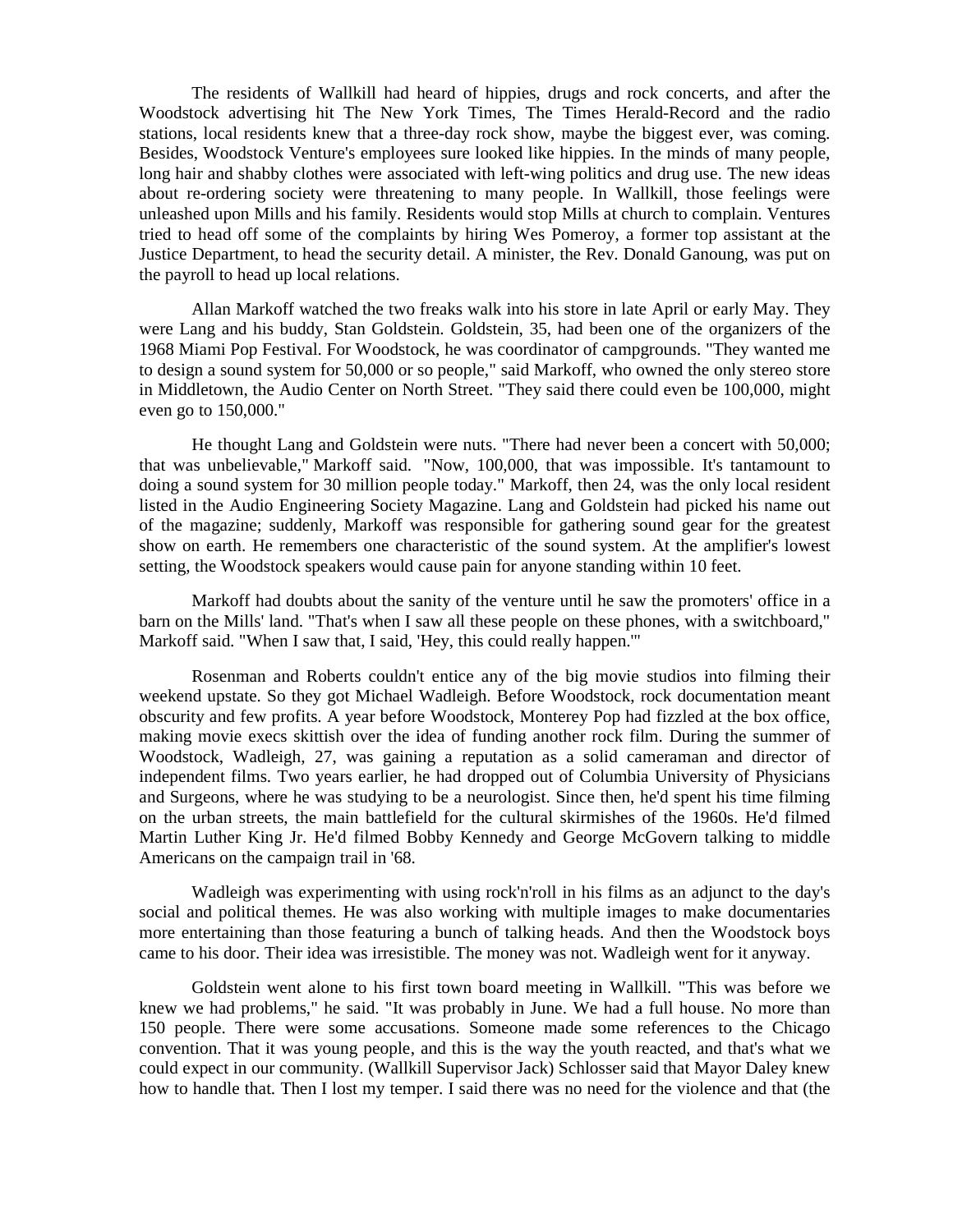police) reaction caused the violence. I said that Daley ran one of the most corrupt political machines in history."

Schlosser, who attended the Chicago convention, didn't recall such a specific exchange about Daley. He did remember the convention, however. "I saw these people throw golf clubs with nails in them," he said of the Chicago protesters. "I saw them throw excretion. The police, while I was there at least, showed remarkable restraint."

As the town meetings and the weeks wore on, the confrontation between Ventures and the residents of Wallkill got worse. Woodstock's landlord, Howard Mills, was getting anonymous phone calls. The police were called, but the culprits never were identified, much less caught. "They threatened to blow up his house," Goldstein said. "There were red faces and tempers flaring. People driven by fear to very strange things. They raise their voices and say stupid things they would never ordinarily say." To this day, Howard Mills will not discuss how his neighbors turned against him in 1969. "I know that it is a part of history, but I don't want to bother about it," Mills said.

Woodstock Ventures billed the concert as a "weekend in the country" - temporary commune. The ads ran in the newspapers, both establishment and underground, and on radio stations in Los Angeles, San Francisco, New York, Boston, Texas and Washington, D.C. A concert ticket also bought a campsite. But even a commune requires some kind of organization. In late June, Goldstein called in the Hog Farm.

The Hog Farm started out as a communal pig farm in California; its members eventually bought land next to a Hopi Indian reservation in New Mexico. Its leader was a skinny, toothless hippie whose real name was Hugh Romney. He was a one-time beatnick comic who had changed his name to Wavy Gravy and held the wiseguy title of "Minister of Talk". "We brought in the Hog Farm to be our crowd interface," Goldstein explained. "We needed a specific group to be the exemplars for all to follow. We believed that the idea of sleeping outdoors under the stars would be very attractive to many people, but we knew damn well that the kind of people who were coming had never slept under the stars in their lives. We had to create a circumstance where they were cared for."

The Wallkill Zoning Board of Appeals officially banned Woodstock on July 15, 1969. To the applause of residents, board members said that the organizer's plans were incomplete. They also said outdoor toilets, such as those to be used at the concert, were illegal in Wallkill. Two weeks earlier, the town board had passed a law requiring a permit for any gathering of more than 5,000 people. "The law they passed excluded one thing and one thing only - Woodstock," said Al Romm, then-editor of The Times Herald-Record, which editorialized against the Wallkill law. Wallkill Supervisor Jack Schlosser denied that this was the intent.

The Wallkill board may have done Woodstock Ventures a favor. Publicity about what had happened reaped a bonanza of interest. Besides, if Woodstock had been staged in Wallkill, Lang said, the vibes would either have squelched the show or turned it into a riot. "I didn't want cops in gas masks showing up, and that was the atmosphere there," Lang said. "With all the tensions around it, it wouldn't have worked." Another Woodstock Ventures member, Lee Blumer, remembered the threats made in town. "They said they were going to shoot the first hippie that walked into town," said Blumer.

Kodak wanted cash, but the movie crew got no money upfront for film. So Wadleigh pulled \$50,000 out of savings, both from his personal account and an account for his independent film business. During July, Wadleigh was out in Wyoming filming a movie about mountain climbing. When promoters lost the Wallkill site, Wadleigh cringed. "I had this feeling of absolute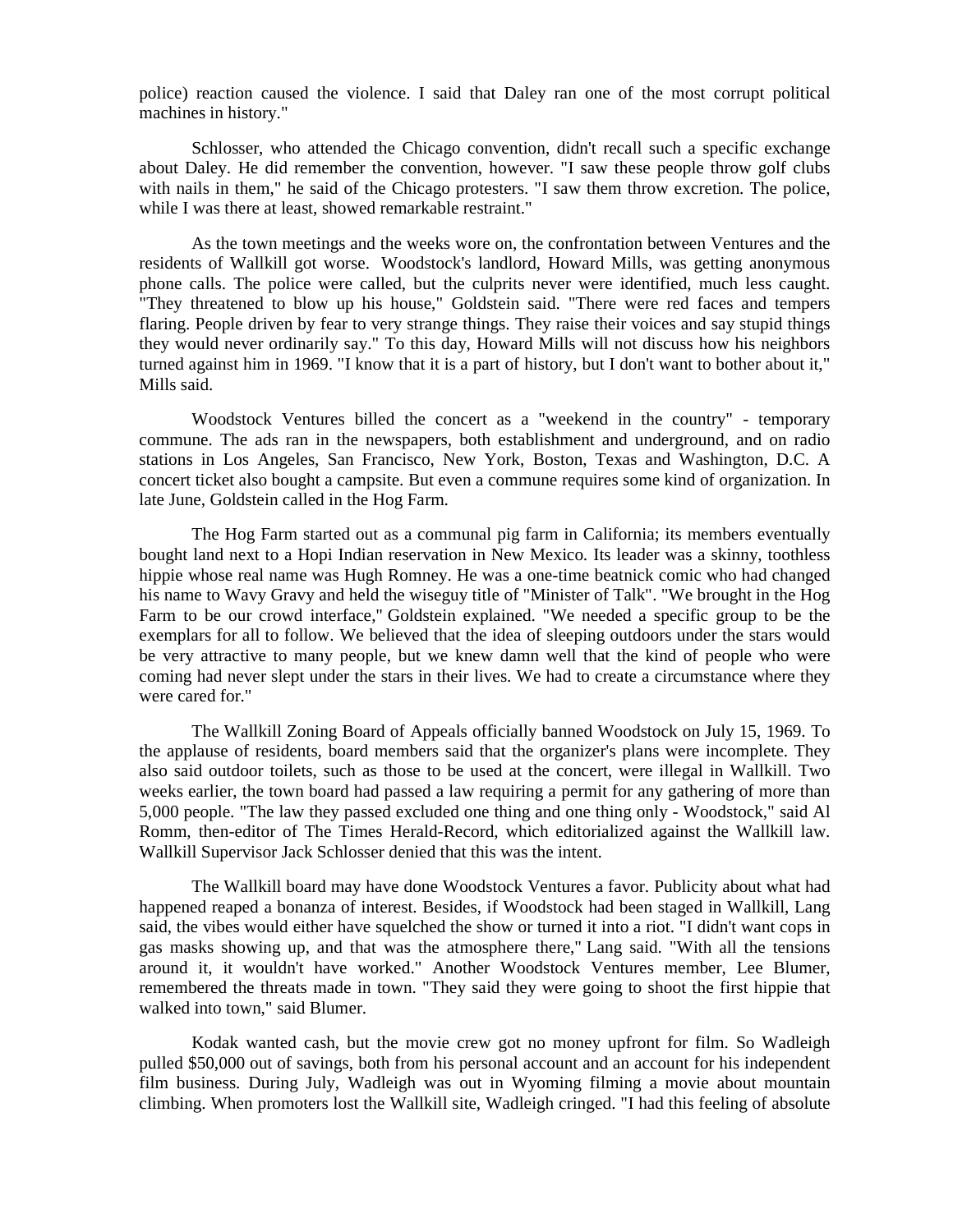terror that it wasn't going to come off," Wadleigh said. "That feeling that someone could pull the plug out on us didn't go away until the music started."

Elliot Tiber read about Woodstock getting tossed out of Wallkill. Tiber's White Lake resort, the El Monaco, had 80 rooms, nearly all of them empty, and keeping it going was draining his savings. But for all of Tiber's troubles, he had one thing that was very valuable to Woodstock Ventures. He had a Bethel town permit to run a music festival. "I think it cost \$12 or \$8 or something like that," Tiber said."It was very vague. It just said I had permission to run an arts and music festival. That's it." The permit was for the White Lake Music and Arts Festival, a very, very small event that Tiber had dreamed up to increase business at the hotel. "We had a chamber music quartet, and I think we charged something like two bucks a day," he said. "There were maybe 150 people up there."

Tiber called Ventures, not even knowing who to ask for. Lang got the message and went out to White Lake the next day, which probably was July 18, to look at the El Monaco. Tiber's festival site was 15 swampy acres behind the resort. "Michael looked at that and said, 'This isn't big enough,'" Tiber recalled. "I said, 'Why don't we go see my friend Max Yasgur? He's been selling me milk and cheese for years. he's got a big farm out there in Bethel.'" While Lang waited, Tiber telephoned Yasgur about renting the field for \$50 a day for a festival that might bring 5,000 people. "Max said to me, 'What's this, Elliot? Another one of your festivals that doesn't work out?'" Tieber said.

Yasgur met Lang in the alfalfa field. This time, Lang liked the lay of the land. "It was magic," Lang said. "It was perfect. The sloping bowl, a little rise for the stage. A lake in the background. The deal was sealed right there in the field. Max and I were walking on the rise above the bowl. When we started to talk business, he was figuring on how much he was going to lose in this crop and how much it was going to cost him to reseed the field. He was a sharp guy, ol' Max, and he was figuring everything up with a pencil and paper. He ws wetting the tip of his pencil with his tongue. I remember shaking his hand, and that's the first time I noticed that he had only three fingers on his right hand. But his grip was like iron. He's cleared that land himself."

Yasgur was known across Sullivan County as a strong-willed man of his word. He'd gone to New York University and studied real estate law, but moved back to his family's dairy farm in the '40s. A few years later, Yasgur sold the family farm in Maplewood and moved to Bethel to expand. Throughout the '50s and '60s, Yasgur slowly built a dairy herd. By the time the pipesmoking Yasgur was approached by Woodstock Ventures, he was the biggest milk producer in Sullivan County, and the Yasgur farm had delivery routes, a massive refrigeration complex and a pasteurization plant. The 600 acres that Ventures sought were only part of the Yasgur property, which extended along both sides of Route 17B in Bethel.

Within days after meeting Yasgur, Lang brought the rest of the Ventures crew up in eight limousines; by then, Yasgur was wise to Woodstock, and the price had gone up considerably. Woodstock Ventures kept all the negotiations secret, lest it repeat what had happened in Wallkill. At some point during the talks, Tiber and Lang went to dinner at the Lighthouse Restaurant, and Italian place just down Route 17B from El Monaco in White Lake. That's where the news leaked out. "While we were paying the check, the radio was on in the bar. The radio station out there, WVOS, announced that the festival was going to White Lake," Tiber said. "The waiters or the waitresses must have called the radio station. We were just in shock. The bar was now empty. Michael just had a blank look. We all went into shock." On July 20, 1969, the world was talking about the first man to walk on the moon. But conversation in Bethel centered on this "Woodstock hippie festival." "I was used to fights, but I wasn't ready for this one," Tiber said.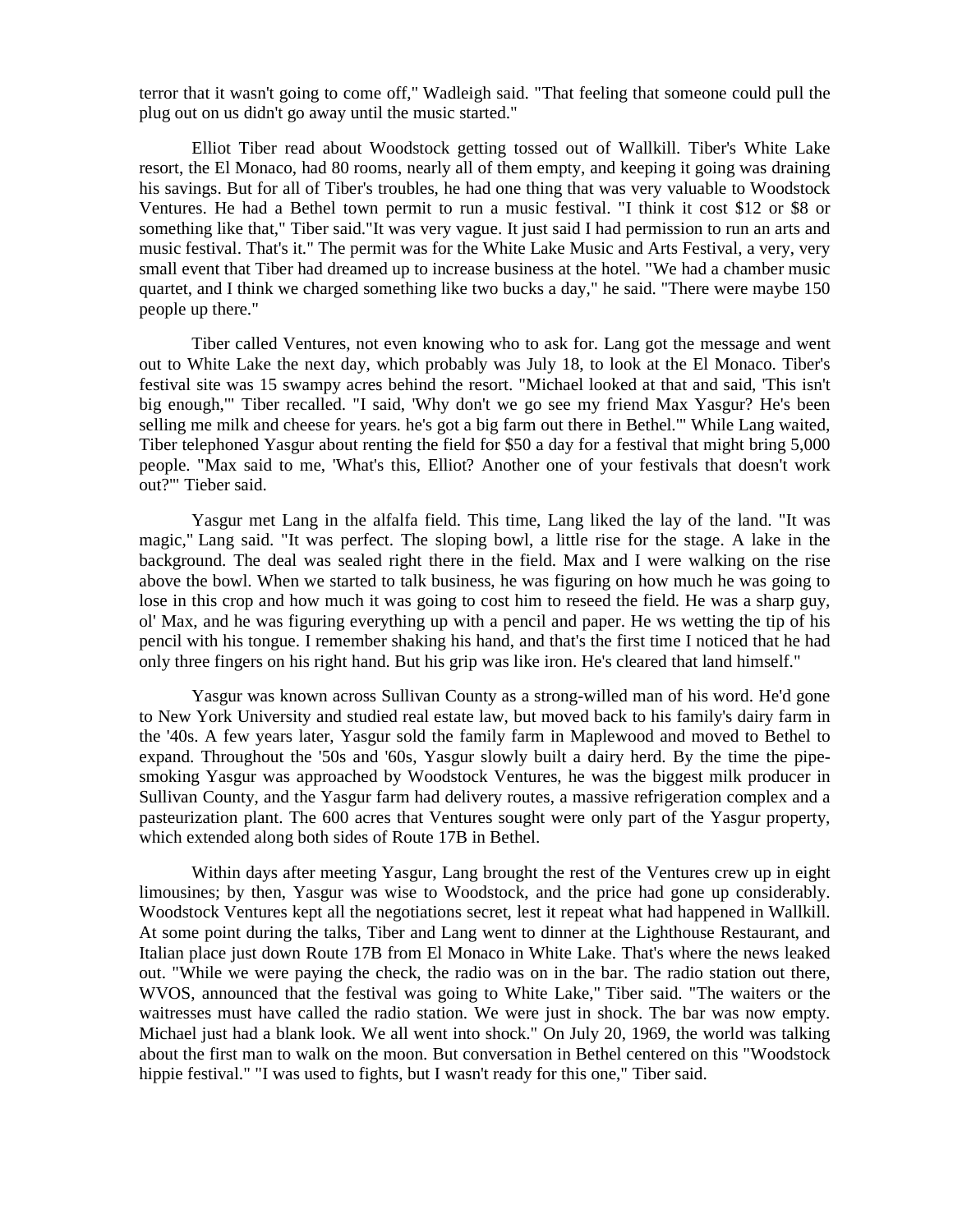The Woodstock partners have since admitted that they were engaged in creative deception. They told Bethel officials that they were expecting 50,000 people, tops. All along they knew that Woodstock would draw far, far more. "I was pretty manipulative," Lang said. "The figure at Wallkill was 50,000, and we just stuck with it. I was planning on a quarter-million people, but we didn't want to scare anyone."

Ken Kesey's farm in Oregon was overrun with hippie acolytes. Kesey lived in Pleasant Hill, which became home base for his Merry Pranksters, the creators of the original Acid Tests in San Francisco. Kesey had bought the farm with the earnings from his two bestsellers, "One Flew Over the Cuckoo's Nest" (1962) and "Sometimes a Great Notion" (1964). The fashion of the day was to share and share alike. But the horde was starting to bother even a founder of the counterculture.

As the Apollo 11 astronauts were strolling the Sea of Tranquility on July 20, the Pranksters were hearing from Wavy Gravy, whom they knew from the Acid Tests. The Hog Farmers said they were getting \$1,700 to gather as many people together as possible and get them to Bethel. "Kesey was glad to get rid of everybody," said Ken Babbs, then 33 and the leader of the Pranksters' Woodstock squad. Babbs packed 40 hippies into five school buses. One was "The Bus" - the one later made famous by author Tom Wolfe in "The Electric Kool-Aid Acid Test." The Bus had a custom, psychedelic paint job and a Plexiglas bubble on top, and it was packed with sound gear. Its destination sign read: "Further." "While Neil Armstrong was taking a giant leap for mankind, we were starting to take a giant leap for Woodstock," Babbs said.

Max Yasgur had two concerns. "He thought a grave injustice had been done in Wallkill. And he wanted to make sure that he got the \$75,000 before some other dairy farmer did," Rosenman said. "They were in no particular order. I'm not sure which was more important to him. Having said that, I'll say this about Max: He never hit us up for another dime after we paid him. I remember that every time we went over there, Max would hand you one of those little cartons of chocolate milk. Every time. We ended up with all these cartons of milk around the office."

Contracts for the use of land surrounding Yasgur's parcel ended up costing Ventures another \$25,000. "We could have bought the land for what we rented it for," Lang said. Meanwhile, hand-lettered signs were being put up in the town of Bethel. They read: "Buy No Milk. Stop Max's Hippy Music Festival."

Lang had set a \$15,000 ceiling for any act. But the hottest act in the country - guitarist Jimi Hendrix - wanted more. Hendrix had gotten a one-time fee of \$150,000 for a concert earlier that summer in California. His manager was demanding that much to play Woodstock. But by July, Lang had some leverage too. He didn't need Hendrix to make the biggest concert of the year. If Hendrix wanted to come, he'd be welcome. "We paid Jimi Hendrix \$32,000. He was the headliner, and that's what he wanted," Rosenman said. Then Ventures lied about the terms. "We told everyone that was because he was playing two sets at \$16,000 each. We had to do that, or the Airplane would want more than \$12,000." Lang set the bill so that folk acts like Joan Baez would play on Friday, the opening day. Rock'n'roll was saved for Saturday and Sunday. But Hendrix's one-and-only set was always to be the finale. His contract said no act could follow him.

Motel owner Tiber's new job was to be the local liaison for Woodstock Ventures in Bethel. He was paid \$5,000 for a couple of month's work. Tiber was earning his money too. "The town meetings never drew more than flies before," Tiber said. "But then they were standingroom-only, maybe 300 people. Maybe it was that Michael was barefooted. He came off the helicopter with no shoes. I'd never experienced anything like that before, but that was the way he was. That was fine with me, but I think they didn't like it."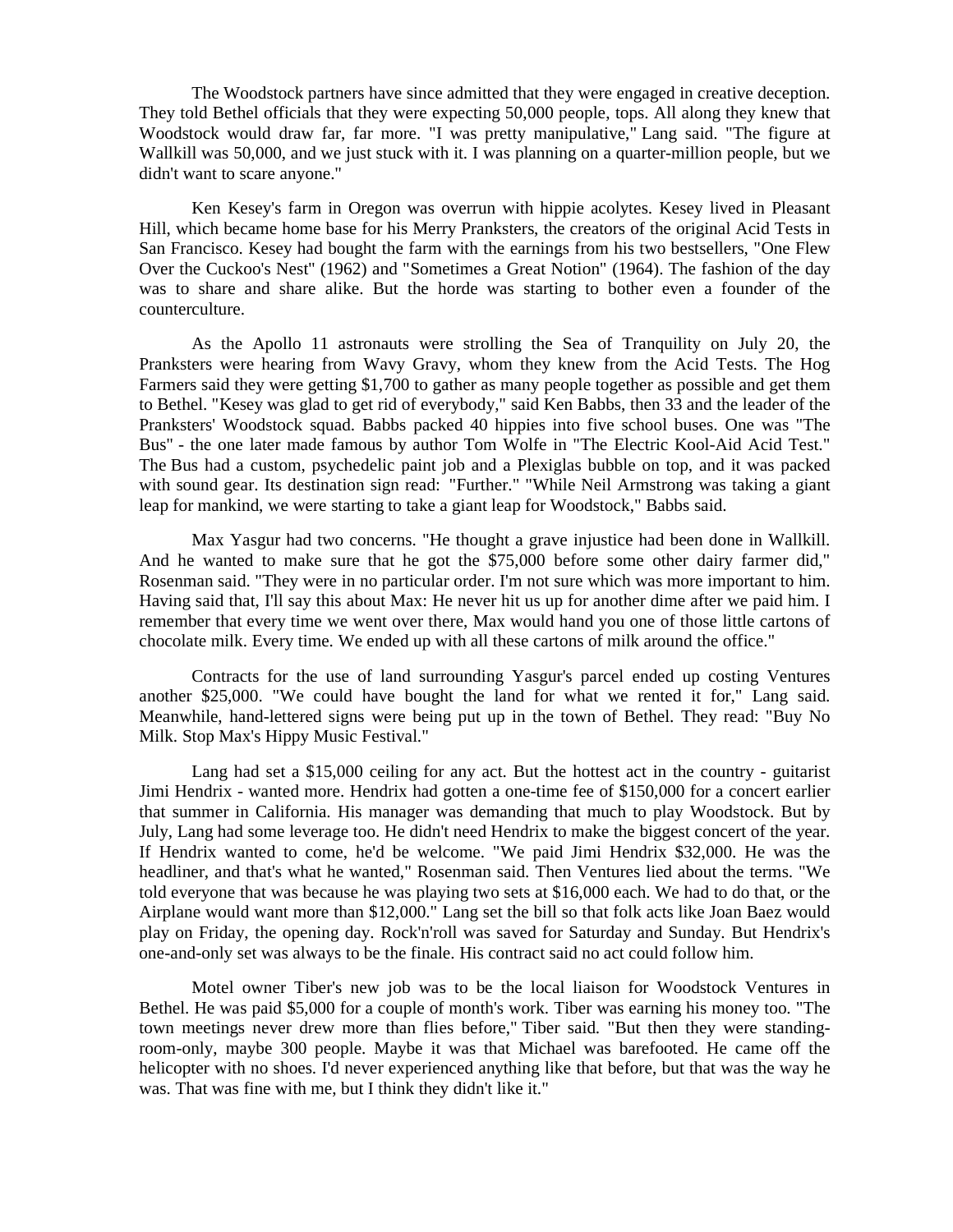Bethel residents had read about the worries in Wallkill: drugs, traffic, sewage and water. Public fury mounted once more. A prominent Bethel resident approached Lang. He said he could grease the wheels of power and make sure Lang got the approvals he needed. All the fixer wanted was \$10,000. Woodstock Ventures got the cash and put it in a paper bag. Lang won't name the man who solicited the bribe. But ultimately Woodstock Ventures would not pay off. "We were very concerned with karma," Lang said. "We thought that if we did pay someone off, that would be wrong and we would change the way things came out." The suggestion of a payoff galvanized Yasgur's support, Lang said. "At that point, he really became an ally, not just a spectator."

But there may have been a payoff, anyway. Rosenman wrote in a 1974 book that he issued a \$2,500 check to a man who was demanding \$10,000 to arrange local backing. Years later, Rosenman said some of the events in the book were hyped for dramatic tension. "And I honestly can't remember whether I wrote the check or not," Rosenman said.

At least one of Woodstock's opponents also was approached to fix the deal. George Neuhaus was one of the old-style, old boy politicians in Bethel, in and out of the town supervisor's post for years. He thought Woodstock was being jammed down the throats of local people who didn't want it. That July, Neuhaus was approached by a man who wanted him to be a guide through the local political maze. Neuhaus wanted none of it. Like Lang, Neuhaus wouldn't identify the man, but both indicate it was the same individual. "It wasn't, per se, money, but he wanted to know if I could get the thing off the ground," Neuhaus recalled. "I was sitting on my porch. I threw him the hell off my property. I wouldn't have anything to do with it."

Bob Dylan was the only one of Lang's rock'n'roll heroes who hadn't signed a contract. The promoters had borrowed some of Dylan's mystique by naming their concert after his adopted home town, which was only 70 miles from Bethel. Dylan's backup group, The Band, was already signed. Lang figured that Dylan's appearance was a natural. So he made the pilgrimage to Dylan's Ulster County hideaway. "I went to see Bob Dylan about three weeks before the festival," Lang said. "I went with Bob Dacey, a friend of Dylan's, and we met in his house for a couple of hours. I told him what we were doing and told him, 'We'd love to have you there.' But he didn't come. I don't know why."

In late July, Woodstock Ventures obtained permit approvals from Bethel Town Attorney Frederick W.V. Schadt and building inspector Donald Clark. But, under orders from the town board, Clark never issued them. The board ordered Clark to post stop-work orders; the promoters tore the signs down with Clark's tacit approval. He felt he was being made the fall guy for the town. Schadt said that Woodstock's momentum was accelerating like a runaway train. "At that time, it had progressed so far, any kind of order to stop it would have just resulted in chaos," he said. "Here you have thousands of people descending on the community. How in the world do you stop them?"

Ken Van Loan, the president of the Bethel Business Association, wasn't worried. He'd decided this festival could be a great boost for the depressed economy of the Catskills. "We talked to the county about promoting this thing," said Can Loan, who owned Ken's Garage in Kauneonga lake. "We told 'em it would be the biggest thing that ever came to the county."

As July became August, Vassmer's General Store in Kauneonga Lake was doing a great business in kegs of nails and cold cuts. The buyers were longhaired construction guys who were carving Yasgur's pasture into an amphitheater. "They told me, 'Mr. Vassmer, you ain't seen nothing yet,' and by golly, they were right," said Art Vassmer, the owner.

Abe Wagner knew that little Bethel, with a population of 3,900 souls, wasn't set to handle the coming flood of humanity. Two weeks before the festival, Wagner, 61, heard that Woodstock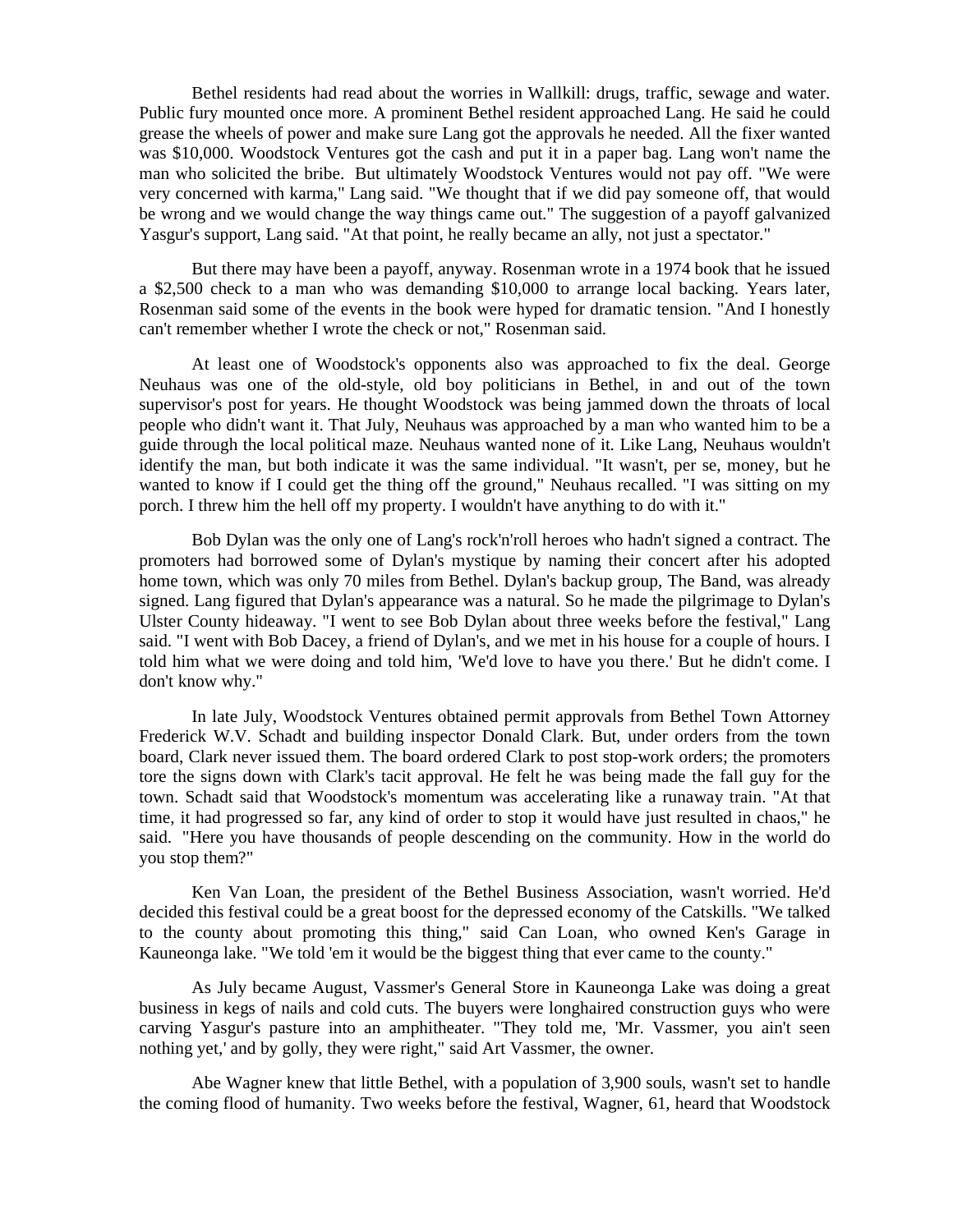Ventures had already sold 180,000 tickets. Wagner, who owned a plumbing company and lived in Kauneonga lake, was one of approximately 800 Bethel residents who signed a petition to stop the festival. "The people of Bethel were afraid of the influx of people on our small roads, afraid of the element of people who read the advertisements in the magazines that said, 'Come to Woodstock and do whatever you want to do because nobody will bother you,'" Wagner said.

By August, Elliot Tiber was getting anonymous phone calls. "They'd say that it'll never happen, that we will break your legs," Tiber said. "There was terrible name-calling. It was anti-Semitic and anti-hippies. It was dirty and filthy.

A week before the festival, Yasgur's farm didn't look much like a concert site. "It was like they were building a house, except there was a helicopter pad," Vassmer said. Vassmer had heard the nervous talk among his regular customers, especially when they heard the radio ads. "'I don't know about this,' they'd say," Vassmer recalled. "They'd say, 'Boy, when this thing comes, we're gonna be sorry.'" That same week, a group of outraged residents filed a lawsuit. It was settled within a few days; the promoters promised to add more portable toilets. "There was a lot of intrigue," Lang said. "I don't remember it all."

Those 800 petitioners weren't too happy with Bethel Supervisor Daniel J. Amatucci. "He didn't inform us about all the people until a week before the festival," Wagner remembered. "He turned around and threw it in the wastebasket without even looking at it." Wagner protester. Amatucci read it. Then he told Wagner it was too late.

Michael Lang gunned a shiny BSA motorcycle across a field of grass. He wore a leather vest on his shirtless back, and a fringed purse hung at his hip. A lit cigarette hung out of his mouth as he popped down the kickstand. It was early August 1969, and Lang commanded an army of workers throwing together the rock concert. A filmmaker came by to ask Lang some questions, freezing Lang, his motorcycle and his attitude forever in a movie moment that captures the careless bravado of youth. "Where are you gonna go from here?" the interviewer asked. "Are you gonna do another?" "If it works," Lang answered.

Ventures decided to try to win over the residents in Bethel. It sent out the Earthlight Theater to entertain local groups. It booked a rock band called Quill to do free performances. But Earthlight, an 18-member troupe, didn't do Shakespeare or Rodgers and Hammerstein. They did a musical comedy called "Sex. Y'all Come." They also stripped naked. Frequently.

On August 7, Ventures staged a pre-festival festival on a stage that was still under construction. Quill opened the show, and Bethel residents sat on the grass, expecting theater. Instead, the Earthlight Theater stripped and screamed obscenities at the shocked crowd. "They went from being suspicious to being convinced," Rosenman said.

Wavy Gravy rounded up 85 Hog Farmers and 15 Hopis. He donned a Smokey-the-Bear suit and armed himself with a bottle of seltzer and a rubber shovel. Then he and the barefooted, long haired Hog Farmers flew into John F. Kennedy International Airport. "We're the hippie police," Gravy announced as he and his entourage stepped off the plane on Monday, Aug. 11.

The opposition plotted a last-minute strategy to stop the show: a human barricade across Route 17B on the day before the concert. Tiber heard about the plan on Monday. "So, I go on national radio and said that they were trying to stop the show," he said. "I didn't sleep well. About two o'clock in the morning, I wake up and I hear horns and guitars. This is on Tuesday morning. I look out, and there are five lanes of headlights all the way back. They'd started coming already."

Kornfeld made Warner Brothers an offer it couldn't refuse. It was Wednesday, two days before showtime. Ventures had to make a movie deal... now. All Kornfeld wanted was \$100,000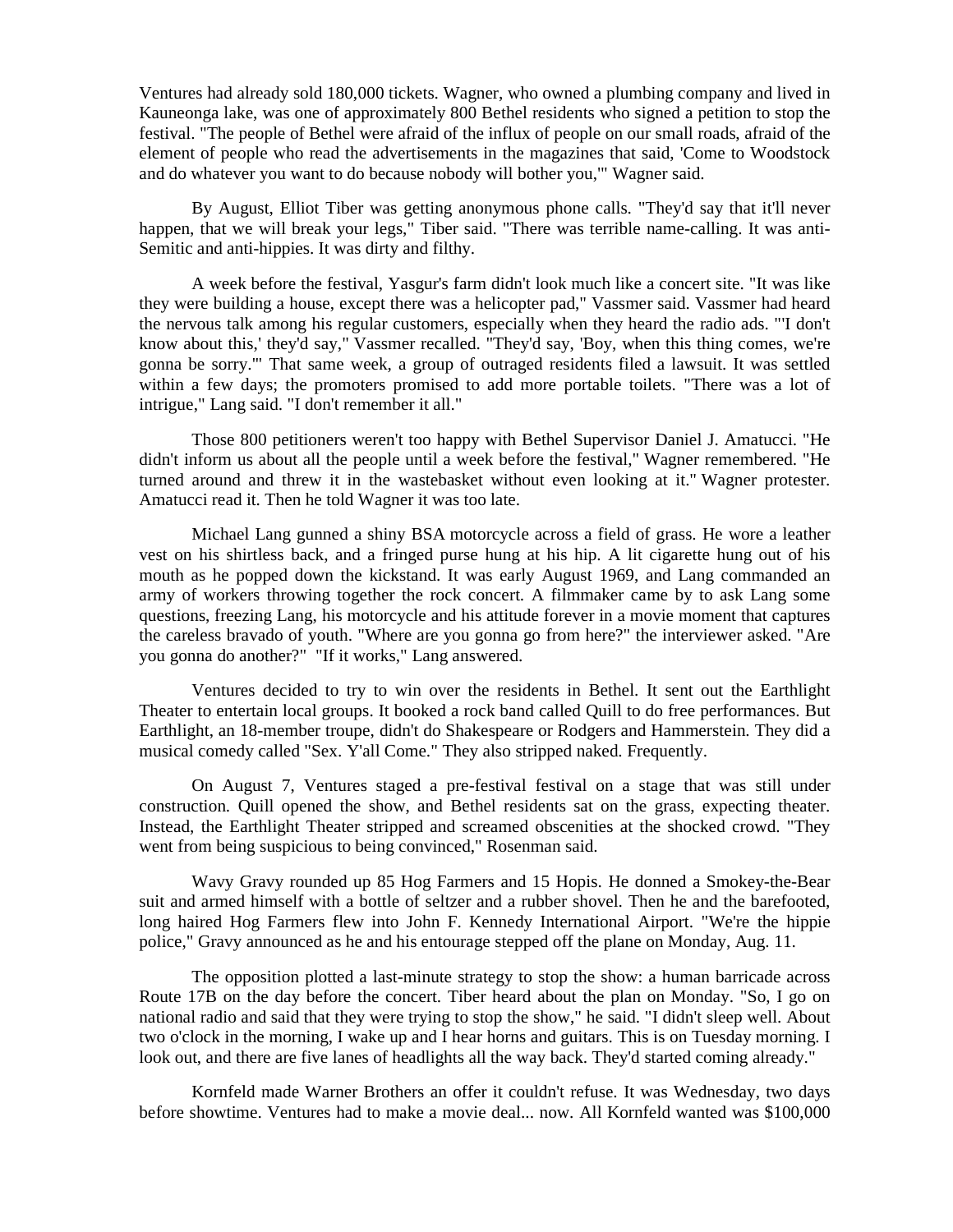to pay for film. The concert would take care of the acting, the lighting, the dialogue and the plot. "Michael Wadleigh was up there (at the site) waiting with (Martin) Scorsese," Kornfeld said. "All they needed was money for film. The contract was handwritten and signed by myself and Ted Ashley (of Warner Brothers). I told them, 'Hey, guys, there are going to be hundreds of thousands of people out there. It's a crap shoot: spend \$100,000 and you might make millions. If it turns out to be a riot, then you'll have one of the best documentaries ever made.'"

Wadleigh rounded up a crew of about 100 from the New York Film scene, including Scorsese. Wadleigh couldn't pay them until much later, but he could get them inside the event of the summer. The crew signed on a double-or-nothing basis. If the film made it, they'd get twice regular pay. If the film bombed, they'd lose. The crew got to Woodstock a few days before, driving up in Volkswagen Beetles and beat-up cars. Wadleigh's plot ran like this: Woodstock would be a modern-day Canterbury Tale, a pilgrimage back to the land. He wanted the film to be as much about the hippies who trekked to Woodstock as about the music on stage. He wanted the stories of the young people, their feelings about the Viet Nam War, about the times. The stories of the townspeople. These would make the film, not just the music.

Eight miles away, Timer Herald-Record harness racing John Szefc was working on a feature story at the Monticello Raceway. Then he caught a glimpse of the traffic out on Route 17B. It was 11am, more than 24 hours before the concert, and traffic was already backed up all the way down Route 17B to Route 17 - a distance of 10 miles. "That's when I knew this was going to be big. Really significant," he said. Szefc's story that night was about the effect of the concert on the racetrack. Some bettors fought the traffic on Route 17B and managed to get to the windows. But the handle was down \$60,000 from a typical weekend night in August.



By the afternoon of Thursday, August 14, Woodstock was an idyllic commune of 25,000 people. The Hog Farmers had built kitchens and shelters with two-by-fours and tarps. Their kids were swinging on a set of monkey bars built of lumber and tree limbs, jumping into a pile of hay at the bottom. Wavy Gravy recruited "responsible-looking" people and made them security guards. He handed out armbands and the secret password, which was "I forget." Down the slope, stands were ready to sell counterculture souvenirs: hand-woven belts, drug paraphernalia and headbands. Christmas tree lights were strung in the trees. Sawdust was strewn along the paths. Over the hill, carpenters were still banging nails into the main stage. The Pranksters and the Hog Farmers had built heir own alternative stage.

Prankster leader Babbs acted as emcee, opening the stage to anyone who wanted to jam. The sound system was a space amplifier borrowed from the Grateful Dead. "Over the hill and into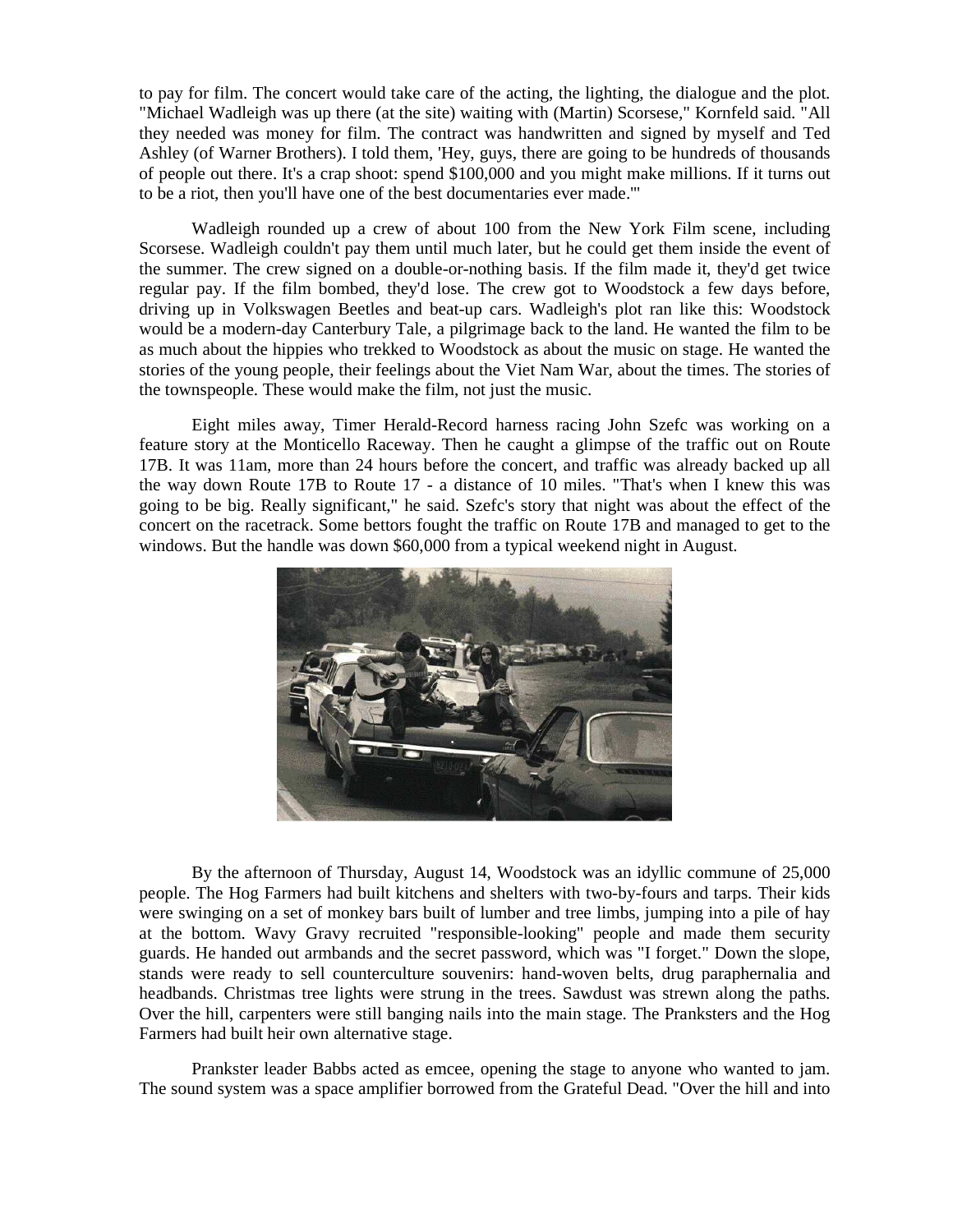the woods we went," Babbs said. "We had the free school for the kids, the Free Kitchen and so, the Free Stage.

## *The Festival.* Day One.

The sticky-sweet smell of burning marijuana wafted into the open windows of the house in Bethel late Thursday night. The chirp and buzz of the insects suddenly gave way to the shuffle of sandaled feet. "It sounded like a parade," said the man who lived there. The young Bethel couple lived a quarter-mile from Yasgur's field. The wife, 22, was pregnant with the couple's second child, and the husband, 27, a salesman, had an important business meeting in Albany on Friday morning. But the couple wasn't budging from Bethel. When they awoke on the first of three days of peace and music, they looked out front. "Nothin' but cars and people. Saw a trooper. Ten kids were on the hood of his car," the husband said. They looked out back. "People were camping all over the yard," he added.

Producer Lang woke up Friday morning to find that something was missing.... the ticket booths. Others had known for days, but Lang said that Friday morning was his first inkling that Woodstock would never collect a single dollar at the gate. "Tickets were being handled over in (Roberts') office," Lang said. "I just assumed that they were handling the booths, but they were never put in place." Van Loan, the cigar-smoking owner of Ken's Garage, had been hired two days before the festival to tow about two dozen ticket booths into position. "All we ever got to move was two or three," Van Loan recalled. "Each one we moved took longer and longer. There were too many people and cars and abandoned (vacant) tents blocking the way."

|                                                    | Woodstack Music and Art Fair * Woodstack Music and Art Fair * Woodstack Music and Art Fair |                                       | <b>THREE</b>     |
|----------------------------------------------------|--------------------------------------------------------------------------------------------|---------------------------------------|------------------|
| <b>FRIDAY</b>                                      | <b>SATURDAY</b>                                                                            | <b>SUNDAY</b>                         | DAY              |
| <b>August 15, 1969</b>                             | <b>August 16, 1969</b>                                                                     | August 17, 1969                       | <b>TICKET</b>    |
| 10 K. M.                                           | <b>10 A.M.</b>                                                                             | <b>10 A. M.</b>                       | 'Aug. 15, 16, 17 |
| \$6.00                                             | \$6.00                                                                                     | \$6.00                                | 1969             |
| Good For One-Admission Baty<br>86030<br>NO REFUNDS | <b>Good For One Admission Only</b><br>86030 но верное                                      | Good For time Admission Galy<br>86030 |                  |

Abbie Hoffman was the head of the Yippies - the Youth International Party, the irreverent left-wing organization founded by Hoffman, Jerry Rubin, Paul Krassner and Woodstock's Ed Sanders. Hoffman convinced the festival's producers to donate \$10,000 to the Yippies - mainly by threatening to disrupt the proceedings. The political pranksters wanted the money to fund various community projects, including New York City storefronts they rented to shelter runaways and defense funds they established for the "politically oppressed."

Along with the Hog Farmers and other left-leaning groups, the Yippies set up "Movement City," their festival-within-a-festival, about a quarter-mile from the stage. Days before the festival, Hoffman and his lieutenant, Krassner, mimeographed thousands of flyers urging festivalgoers not to pay. Of course, that issue became moot as soon as the fence went down. Krassner would later say that all attempts to politicize the three days of peace and love had evaporated. Krassner also recalled bringing a brand new white-fringed leather jacket to Woodstock. It was stolen from the Movement City tent.

Three school buses rolled up to Yasgur's farm late Friday morning and parked near Ventures headquarters, by the playground and the Freak-Out Tent on West Shore Road. Inside were more than 100 New York City police officers hand-picked by concert management for their street smarts and relaxed attitudes. In the days before the concert, the city police department had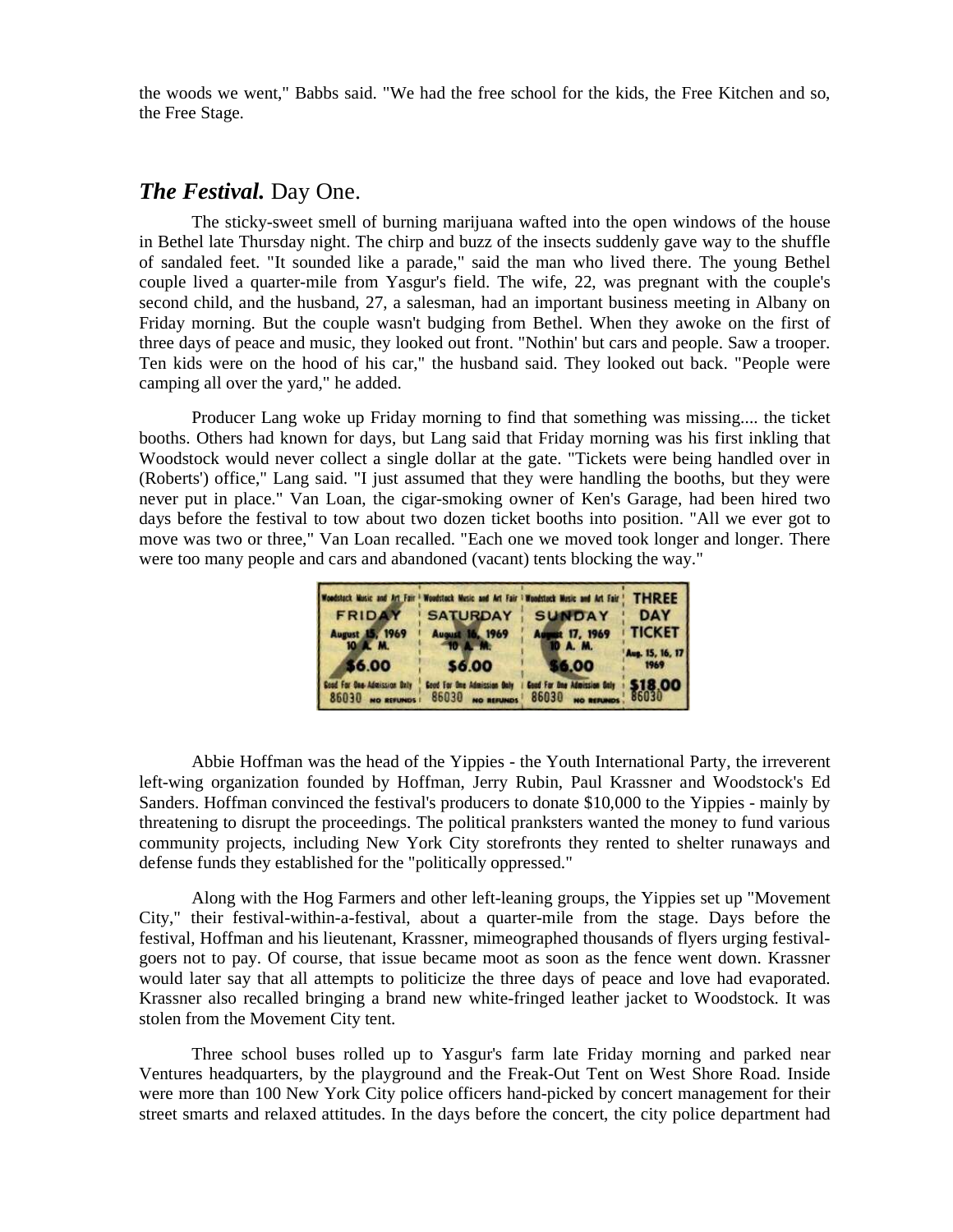told its members that it would not sanction Woodstock work. The cops had been promised \$50 a day. But when the officers arrived in Bethel, a more stringent warning awaited them. "The message was something to the effect of, 'If you participate in this, you may be subject to departmental censure,'" Feldman said. "So they stretched their legs, got back in the bus and went back to New York City."

Many stayed to work under assumed names. But they demanded that Woodstock Ventures increase their pay to \$90 a day. Ventures paid it. "We had eight to nine guys on the payroll as Mickey Mouse and names like this," said Arthur Schubert, a waiter at the Concord Hotel and one of the directors of the security force.

Melanie Safka was supposed to sing, so she and her mother got in her mom's 1968 burgundy Pontiac Bonneville and headed upstate. When they turned onto Route 17, they noticed lots of traffic. When Melanie called the festival's producers, they said, yes, the traffic was headed for Bethel, which was getting crowded, so she'd better get to a hotel where they would take her by helicopter to the festival site. At that hotel, the name and location of which Melanie doesn't remember, she saw a slew of TV cameras focusing on Janis Joplin and her bottle of Southern Comfort. "And me?" says Melanie. "I was just a fleckling."

State police investigator Fred W. Cannock, 34, was supposed to direct traffic at the intersection of Route 55 and Route 17B in White Lake. But parked cars didn't need much direction. "I just stood there and watched the fiasco," Cannock said. "Route 17B was jammed for roughly 9 miles, all the way back to Monticello and beyond."

Woodstock organizers blamed state police for the monstrous traffic jam. The troopers had refused to enact the festival's traffic plan. "I know the way cops think, and I think they figured that if they had done that, they would acquire responsibility for whatever might happen," Goldstein said. "Of course, they were not necessarily in favor of these kinds of events, and they wanted it to turn to (chaos). They wanted it to be a disaster."

Woodstock organizers had meant for cars to pull off the highway and be directed by the NYPD cops to parking in fields off Route 17B. On Tuesday, Goldstein had pleaded for the state police to help, at least by starting the procedure. The state police brass added additional troopers to direct traffic. Local civil defense officials refused to plan for a disaster; their office was closed Friday afternoon as the traffic rolled in. So the traffic backed up for miles while the police looked on. "Suddenly, we were in a logistic nightmare," Goldstein said. That didn't mean that individual officers didn't have sympathy for the floundering festival-goers.

"I thought they were hippie scum - but you couldn't help but really feel sorry for the kids," Cannock said. "They got sucked into this carte blanche. Nobody said anything about reservations, tickets. They just came. You couldn't believe it. Advance sales paid, nobody else paid a nickel. They paid with pain, hunger and exposure, or whatever."

Wadleigh bought out rooms in a local motel, the Silver Spur, for the film crew and equipment. The crew naturally nicknamed the place "the Silver Sperm." Then the crowds came. They left cars in the middle of the road. The crew and their cameras were stuck. They ended up sleeping in the field, under the stage, wherever.

Woodstock's security force was briefed late that morning by none other than Babbs, the Prankster leader. Babbs was one of the more experienced acid trippers. "I guess they had me do it because I was in the Marines," Babbs said. "I told them that if someone was hassling someone else, then they should help the person who was in trouble. Keep an eye out for people who need help. Other than that, it was nobody else's business what they did. "They asked about drugs, and I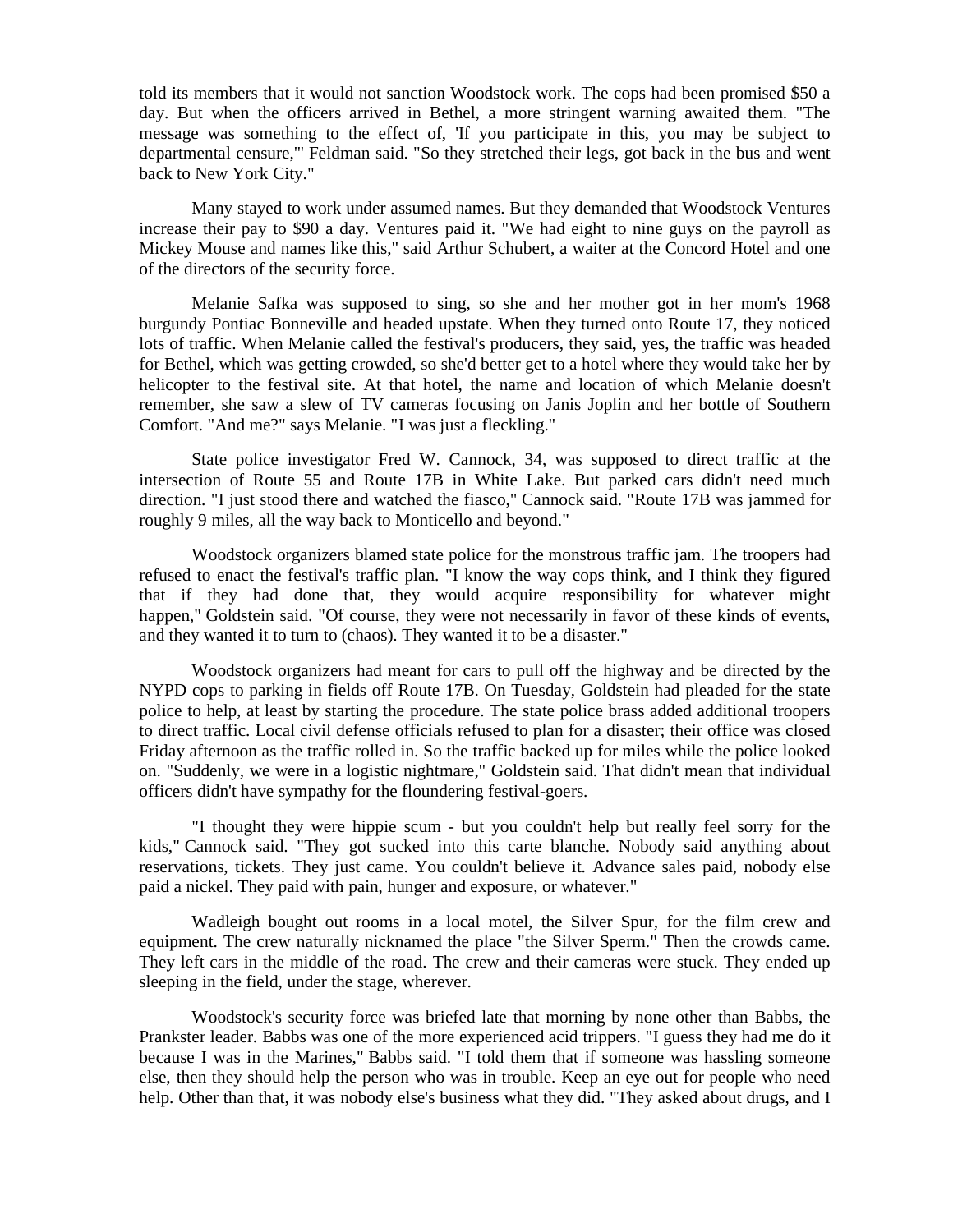told them not to worry about it. I said, 'There are going to be so many drugs around, you're not going to be able to keep track of any of it.'"

At about noon, Babbs and Wavy Gravy watched as a dozen guys in orange jackets started walking up the rise. They carried change boxes and were nearing the fence border. "They said, 'We're the ticket-takers, and now we want everyone to walk out and come back in,'" Babbs said. "I said, 'Man, you gotta be kidding me. There are 200,000 people in there. So the head security guy says to me, 'There's no way we're going to be able to get these tickets. What do you want to do?' They had, like, a double-wide section of fence that was open for the gate. So Wavy and I said the only thing to do is take down the fence. So, we - Wavy and I - unrolled the fence about 100 feet, and the people all came pouring in."



Schubert said his security forces had no choice. "How can you to tell 200,000 to 400,000 people, 'Go home, it's over?" he said. "It would have been the riot of the century." But the crowd closer to the stage couldn't see the impromptu ceremony of taking down the gate. From there, it looked like the mob was taking over. "My most vivid memory was that there was this chain-link, Cyclone fence that went all the way around," said Bert Feldman, who was working security on the hill near the Hog Farm base. "I had the uncanny feeling that there were 500 million people there. Suddenly, the fence was no more. Trampled into the mud. It disappeared like magic." Lang said he never exactly decided Woodstock would become a free show. But he did decide to make the announcement. "It was kind of like stating the obvious," he said.

Complaints were coming in to Gov. Nelson Rockefeller in Albany. Rosenman and Roberts hinted that a declaration of a disaster area in Bethel might be welcomed, to ease the crowd's suffering and because it would limit the company's liability in lawsuits. But the other partners feared a disaster declaration could bring in the National Guard and the possibility of an armed confrontation. Extra cops, including 20 Rockland County deputies mounted on horseback, had already been brought in. But the governor did not consider Woodstock an act of God. He made no declaration. "We'll play it by ear," the governor's spokesman told United Press International.

Sullivan County residents heard that the kids up there in Bethel didn't have enough food. By Friday afternoon, members of the Monticello Jewish Community Center were making sandwiches with 200 loaves of bread, 40 pounds of cold cuts and two gallons of pickles.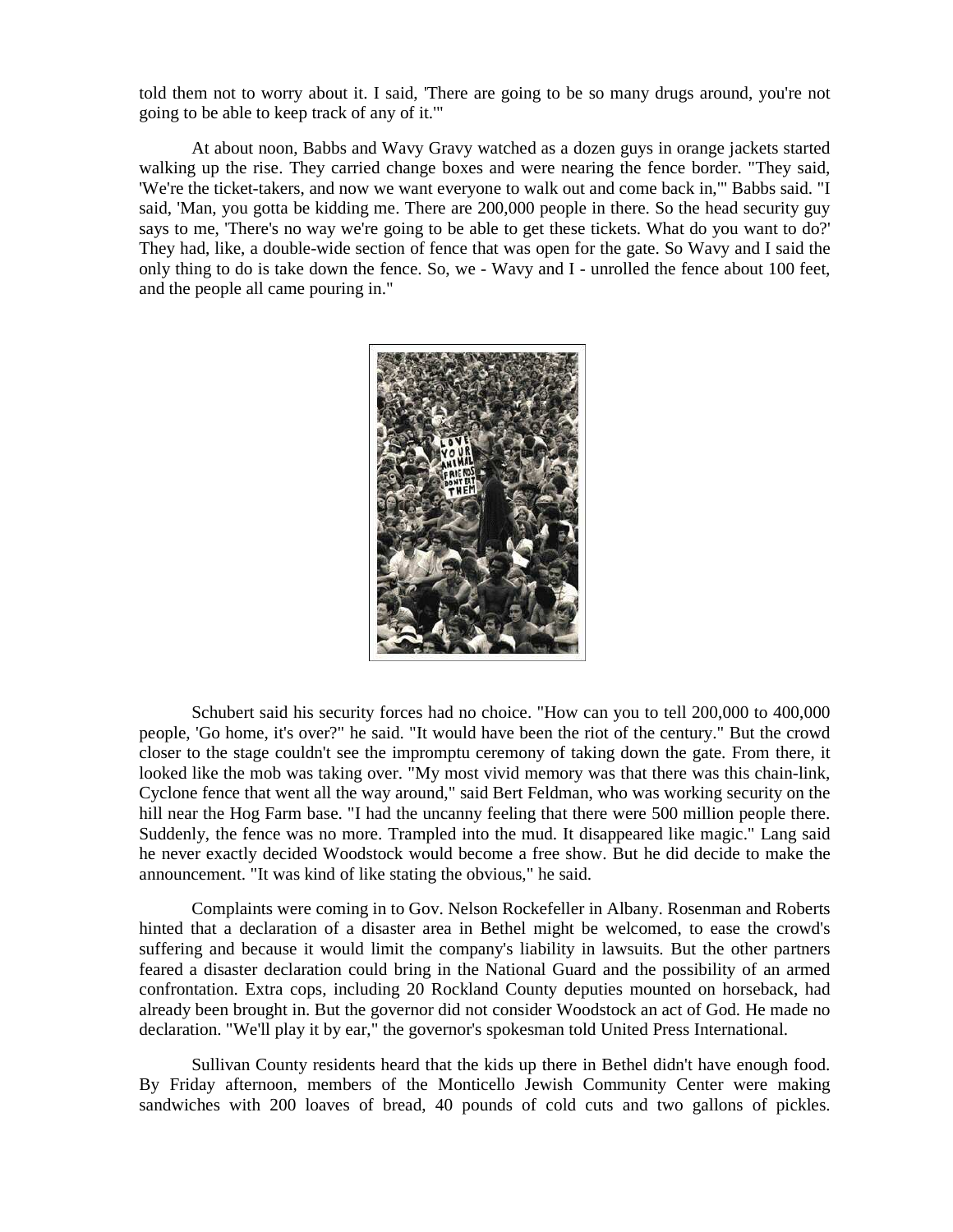Woodstock Ventures estimated that it needed donations of 750,000 sandwiches. Food was being airlifted in from as far away as Newburgh's Stewart Air Force Base.

Day One of Woodstock was supposed to be the day for the folkies. Joan Baez was the headliner, preceded by a bill that included Tim Hardin, Arlo Guthrie, Sweetwater, the Incredible String Band, Ravi Shankar, Bert Sommer and Melanie. One rock act, Sly and the Family Stone was added for a little taste of the rock'n'roll of the weekend. The scheduled starting time was 4pm. The performers were spread around in Holiday Inns or Howard Johnsons miles from the site. Because of the traffic jam, the promoters were frantically contracting for helicopters to shuttle in the performers and supplies. But the helicopters were late. A four-seater finally arrived after 4pm; it could handle only single acts. Lang had two choices: Hardin, who was drifting around backstage stoned, or Richie Havens, who looked ready. "It was, 'Who could get setup the quickest?'" Lang said. "And I went with Richie Havens." Three days of music started at 5:07pm Eastern Daylight Time on August 15, 1969.



Every time Richie Havens tried to quit playing, he had to keep on. The other acts hadn't arrived. Finally, after Havens had played for nearly three hours - improvising his last song "Freedom" - a large U.S. Army helicopter landed with musical reinforcements. An Army helicopter? "Yes," said Havens. "It was the only helicopter available. If it wasn't for the U.S. Army, Woodstock might not have happened." The U.S. Army saved the day for a crowd that was, for the most part, anti-war? "We were never antisoldier," said Havens. "We were just against the war."

Cash in hand, Art Vassmer floated in his boat across White Lake to the Sullivan County National Bank. He was the only bank customer that day. Vassmer feared robbers would take all the money the store was raking in from the sale of beer, soda, and peanut butter and jelly. But Vassmer's worries were groundless. "The Hog Farmers kept the peace," he said. "They were dirty, but they were nice. A few were happy on drugs, but hell, that was nothing." Vassmer raised only one price in his whole store. Beer was \$2 a six-pack instead of \$1.95. "Got tired of

making change," said Vassmer, who even cashed a couple dozen checks for some kids who ran out of money. Not one bounced.

While the helicopters whirled to Yasgur's farm, Melanie sat in the motel lobby talking to her mom. When it was her turn to fly, her mother wasn't allowed with her - even though Melanie argued, "But she's my mom." Mrs. Safka drove back to New Jersey. Melanie flew to Bethel.

Bert Feldman, the town historian, was suddenly Woodstock's censor. His job was to keep frontal nudity from appearing on national television. he stood between the swimming hole and the television cameras, reminding folks to cover up. Afternoon temperatures were in the mid-80s. "They had to have one or two garments on, depending on sex," Feldman said. "Lemme tell you, after five minutes, it was work. You never saw a fight in there. You could argue, of course, that it was because everyone was stoned."

Other acts still weren't ready. Stage organizers knew they had to kill time. The Woodstock Nation might get restless if the music stopped. Emcee Chip Monck grabbed Country Joe McDonald, strapped an acoustic guitar on him and thrust him on stage. McDonald's short set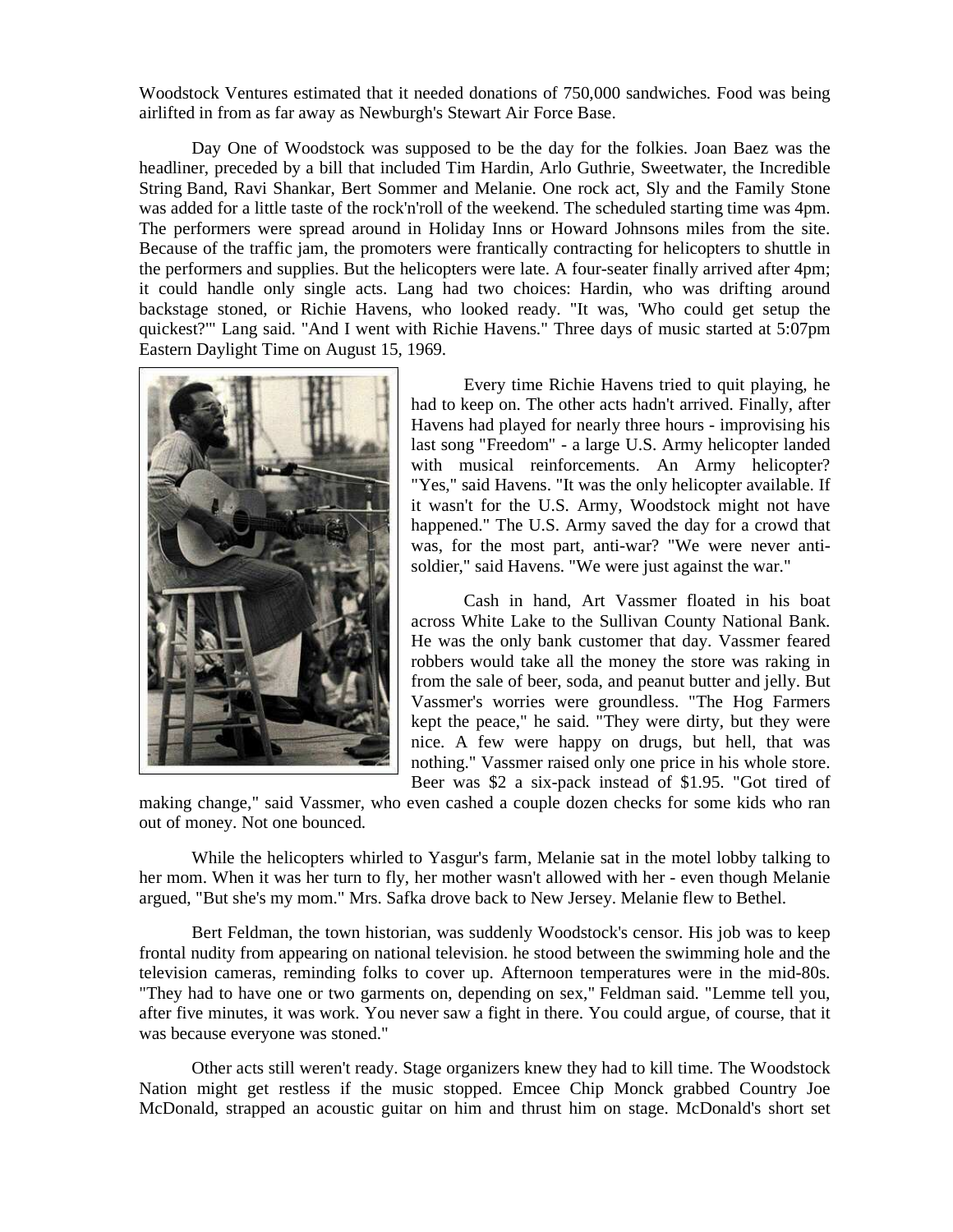included the unprintable and improvised "Fish Cheer" and "I-Feel-Like-I'm-Fixin'-To-Die Rag". After Country Joe, Monck spotted John Sebastian, the former lead singer and guitarist for the Lovin' Spoonful. Sebastian, clad in wild tie-dye, was tripping on some unidentified substance. He hadn't even been invited to perform at the festival. He recalls he was "too whacked to say no." Sebastian's stage rap was nearly a parody of hippie conversation, mostly because of his psychedelic state. But the crowd roared with approval. "Just love everybody around ya' and clean up a little garbage on your way out," Sebastian told the crowd.

Melanie Safka was such a nobody that she didn't even have a performer's pass. So when it was time for her to go on, she had to prove who she was by showing her driver's license and singing "Beautiful People." She was led backstage to her "dressing room," which was actually a tepee-sized tent. When she realized that she would be playing for a crowd about the size of Boston, she got so scared that she developed a nervous cough that "sounded like a chain saw." It was so loud that someone in the next tent sent her a cup of soothing tea. That neighbor was Joan Baez.

The film crew didn't have even close to enough film to shoot all the rock performances at Woodstock. So Wadleigh tried to make up for it by getting performers' song lists and the order in which they were going to sing them. Wadleigh wanted to film the anti-war songs, the songs that talked about the rifts in society and overlook the love songs. But musicians were getting stoned backstage. By the time they got on stage, they broke with song orders and played whatever came to them. Here's why the cameras never recorded the first two letters of the "Fish Cheer." Wadleigh was manning the onstage front and center camera. When Country Joe McDonald came out yelling "Gimme an F," revving the crowd with anti-Vietnam cheers, Wadleigh was loading his camera and fixing a minor jam. "I was just scrambling like crazy to get my camera in some kind of working order," Wadleigh said. "That's why you don't see him for the first two minutes or so in the film. You just hear him. I got him on camera eventually. Someone should give him an award for that song. That is one of the greatest war songs there is."

Havens flew back to Liberty on the chopper. Then he hopped into his car and drove back to Newark International Airport, where he caught a plane for another show in Michigan the next night. Havens says the car ride to New Jersey was almost as incredible as the helicopter trip to the festival. "I was the only person on the New York Thruway going south," Havens said.

Of all the acts on Friday night, Woodstock's producers were worried only about Sly and the Family Stone. The rocking soul band had a tendency to fire up small crowds, inviting people to rush the stage. With a couple hundred thousand people, Sly and his band could ignite a riot. So Kornfeld cleared the pit in front of the stage to give security a fighting chance. Then he and his wife, Linda, climbed down, all alone into the vast chasm between the musicians on stage and



Woodstock's horde. "He was singing, 'I want to take you high-er!' and everyone lit up. All those lights in the crowd, thousands of them," Kornfeld said. "We were right between Sly and the crowd.

The sprinkles began around midnight as sitarist Ravi Shankar was playing. Bert Sommer's angelic voice won him a standing ovation. By the time Joan Baez finished "We Shall Overcome," a warm thunderstorm was pounding Yasgur's farm. In the space of about three hours, five inches of rain fell.

The ration ticket read "Food for Love." But 25 year old Georgie Sievers of Toronto, who had been visiting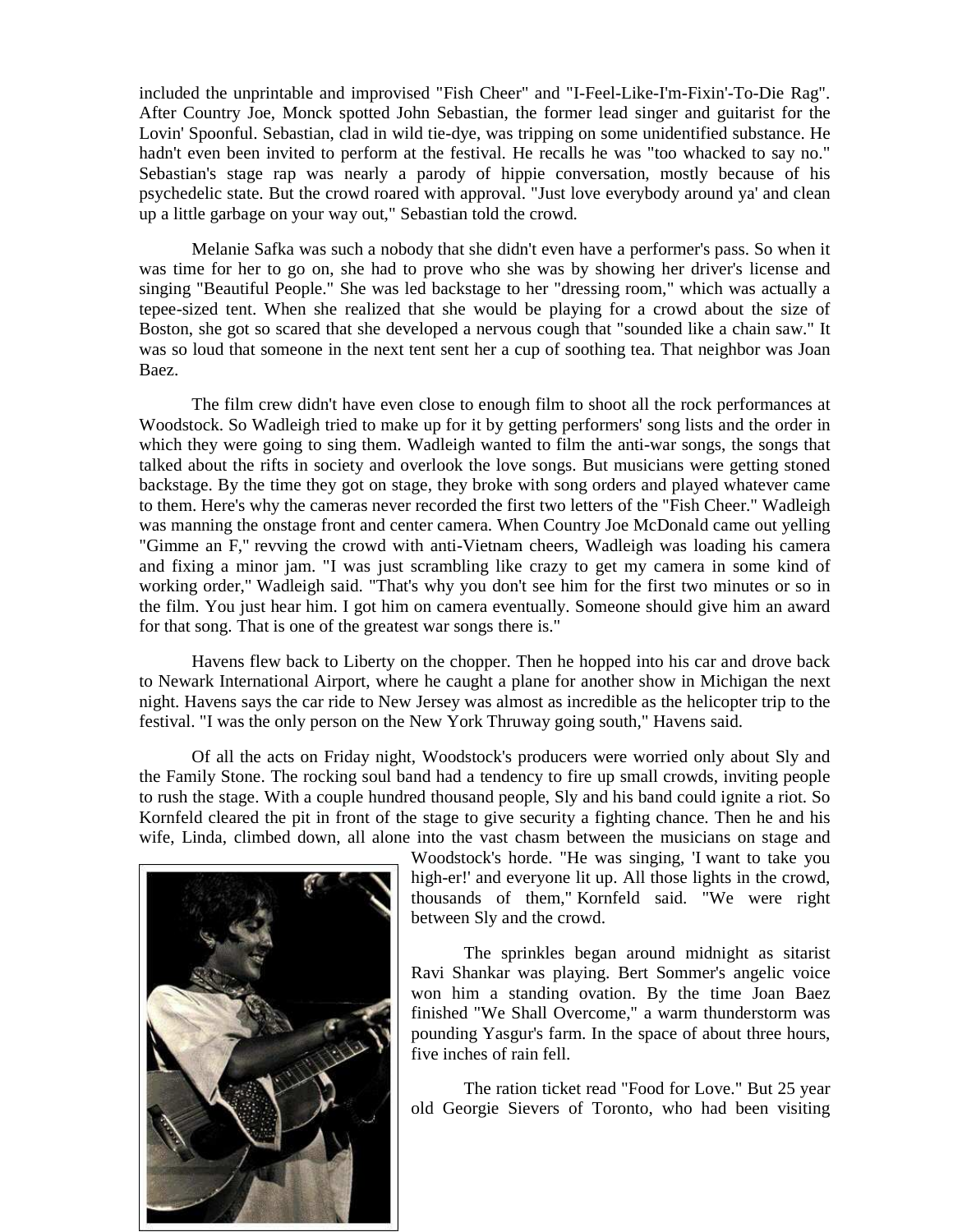family in Port Jervis, paid a price anyway. "We waited for an hour, and we got a cold hot dog on a hamburger bun," she recalled. Food for Love was the original food concession for those inside the festival. Campgrounds coordinator Goldstein had set up two food operations: Food for Love, for those who had tickets, and the Free Kitchen for those outside the festival fence. Food for Love was plagued by a lack of organization from the outset. The voucher system was cumbersome, and the young food workers started giving away hot dogs and hamburgers in the spirit of the event. In addition, the massive traffic jam had blocked deliveries.

A Food for Love truck was stuck in the traffic in front of Abe Wagner's house, about five miles northeast of the festival site. Then the truck was raided. "One of the kids got in, and then they started throwing the food out all over the road, the bread, the hot dogs," Wagner said. Later, when hungry customers overran the booths, Food for Love disintegrated. "It started to rain, and it got ugly," said Helen Graham, who at 41 was one of the senior employees of Food for Love. "It was 2am, and I yelled, 'Joan Baez is on. Joan Baez is on.' I wanted to get the teen-agers away from the stand. They just wanted to stare at me. Mrs. Graham found herself trapped on Yasgur's farm because her car was blocked in. She wanted out of the Woodstock Nation. "It wasn't my type of culture. It wasn't my type of upbringing. It wasn't my type of experience." she said. "I kind of blotted it out from my head. It was a frightening experience. I didn't see the love and the peace. I saw an overwhelming crowd, and I didn't understand what was going on."

The stream behind Gery Krewson's tent was rising. The music stopped, and the group bailed out at 3am to dig a trench. "The water was just running down in torrents," he said. With the turf torn away, the Woodstock site is red clay and rocks brought down by glaciers millions of years ago. Within seconds of the rain, the festival became a slippery quagmire punctuated by puddles. The rain slammed into Yasgur's farm, drenching the fans, including 19 people who jammed into Krewson's tent seeking shelter from the storm. "When I got there, things at least had some semblance of order," Krewson said. From the instant the storm blew in, he recalled, there was no order, no security, no sense of what was happening or who was in charge.

Melanie Safka faced complete terror: half a million people in a driving rainstorm. "It was the only out-of-body experience of my life," she said. "I just watched myself on stage singing the songs, but I wasn't there." And then, as the rain tumbled down, tens of thousands of fans lit candles in the darkness. Sixteen-year-old Gery Krewson, his brother and three friends camped 50 yards from the stage. They'd arrived Wednesday night from Tunkhannock, Pa., in a psychedelic van. But their campsite seemed to be receding in the distance. A sea of people was rolling into the gap. "The word kind of got out that something was going on in the Catskills," Krewson said.

### *The Festival.* Day Two.

Mary Sanderson stepped aboard the helicopter at dawn Saturday. The chopper blades slapped the air, and the pavement of the Orange County Airport fell away. The copter soared toward Bethel in a battering hailstorm. Just before it arrived, sunshine shot through a hole in the clouds. To the 40 year old nurse from Middletown, it looked like a scene from a biblical epic. "When you are in a helicopter, the sun's rays come down on 500,000 people. It looks like the multitudes," Mrs. Sanderson said. "You just can't picture that. You don't realize how all the people looked in that sun." Mrs. Sanderson had been scheduled to drive to the festival to work Saturday's night shift. But the Woodstock organizers had called her late Friday. They said the festival had been swamped with emergency cases. Ventures would send a helicopter for her and any other nurse she could recruit.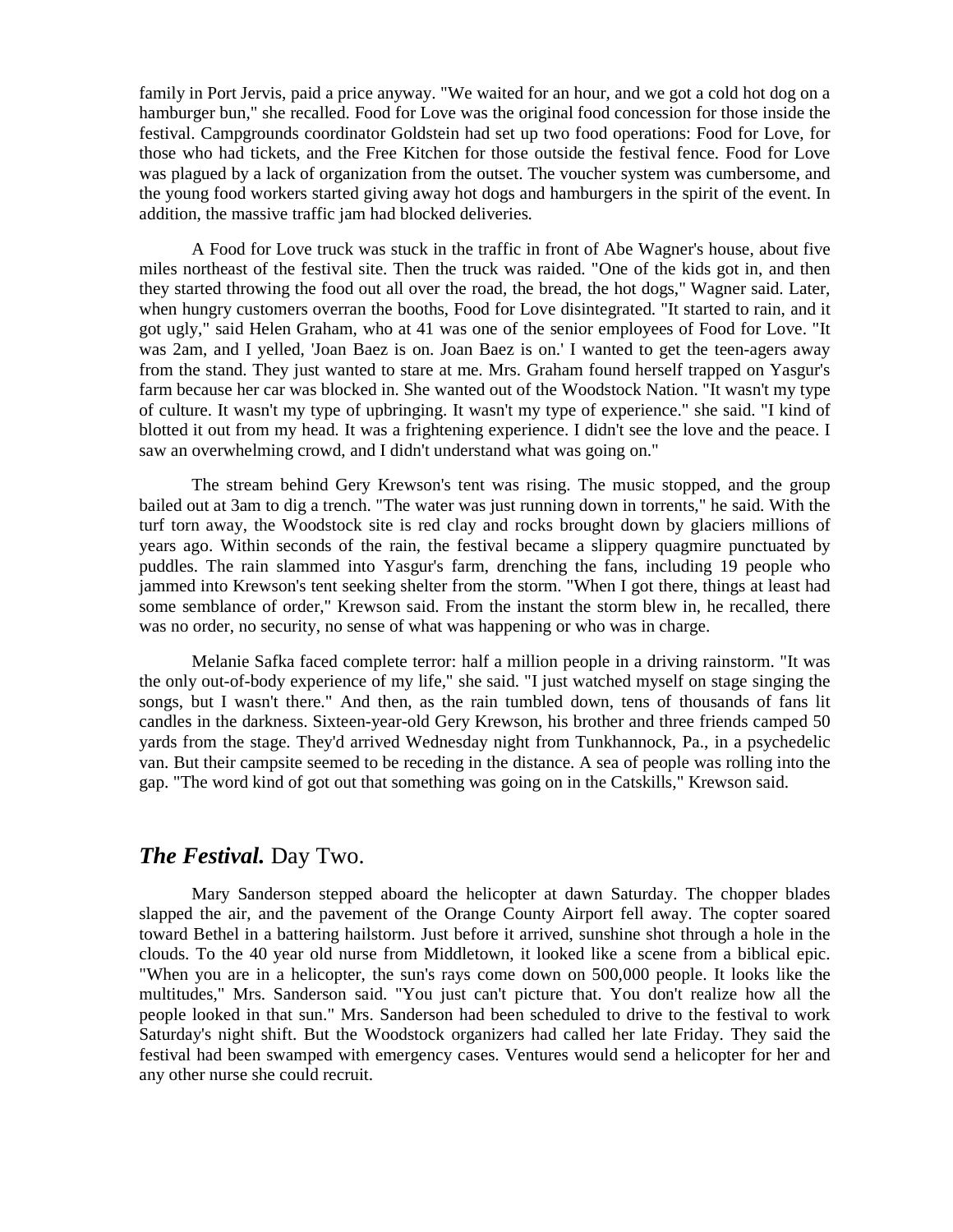When she arrived, Dr. William Abruzzi of Wappingers Falls, the festival's medical director, immediately put her in charge of the newly erected medical tent. Outside, one man was selling his own brand of medicine. "He was yelling, 'Mescaline! One dollar! Mescaline! One dollar!' All day long," Nurse Sanderson said.

Promoters decided early on that it was crucial to crowd control for the music to be endless, especially after dark. The music was supposed to start at 7pm on Saturday and continue until midnight. But after the crowd swarmed the site on Friday, the promoters' strategy changed. They needed more music and deemed that acts should start later and play until dawn. Saturday's bill included loud, tough rock'n'roll: The Who, the Jefferson Airplane, Janis Joplin, Creedence Clearwater Revival, the Grateful Dead, Canned Heat, Mountain and Santana. The promoters worried that as the music got louder, the crowd could get wilder. But if they weren't entertained well, several hundred thousand bored fans could do some damage. Lang and the other organizers pleaded with Saturday's acts to play twice as long. Most were willing. It was the biggest audience in history; the attendance was estimated at 250,000 that morning.



The mud smelled like hashish, two inches deep. Sodden sleeping bags were churned up with cellophane, cigarette butts and discarded clothes. Standing rainwater was steaming skyward, blanketing thousands of sleeping kids with an eerie fog. Gery Krewson saw the tractor rumbling over the hill, plowing through a pile of soaked garbage and sleeping bags. The tractor was towing a tank trailer to haul away sewage from the portable toilets. But under that mass slept a 17-yearold from South Jersey named Raymond Mizak. His sleeping bag was over his head to ward off the rain. The tractor slowly ran over him. Krewson and five others raced up the hill and helped carry Mizak to an ambulance. By the time the helicopter arrived, Mizak was dead. "I don't think he ever felt anything. He was asleep," Krewson said. Richard Barley was walking up the hill seconds after the accident. "He had a blanket over him," Barley said. "A couple of girls were standing there crying."

Eileen Fuentes, a 17-year-old Forest Hills High School student, had been recruited to run an independence concession stand at the festival. She sold the accouterments of the counterculture - posters, roach clips and buttons. But Fuentes discovered Saturday that the real market was in raincoats. She ventured into the crowds, found a spot by the stage and sold the raincoats her boss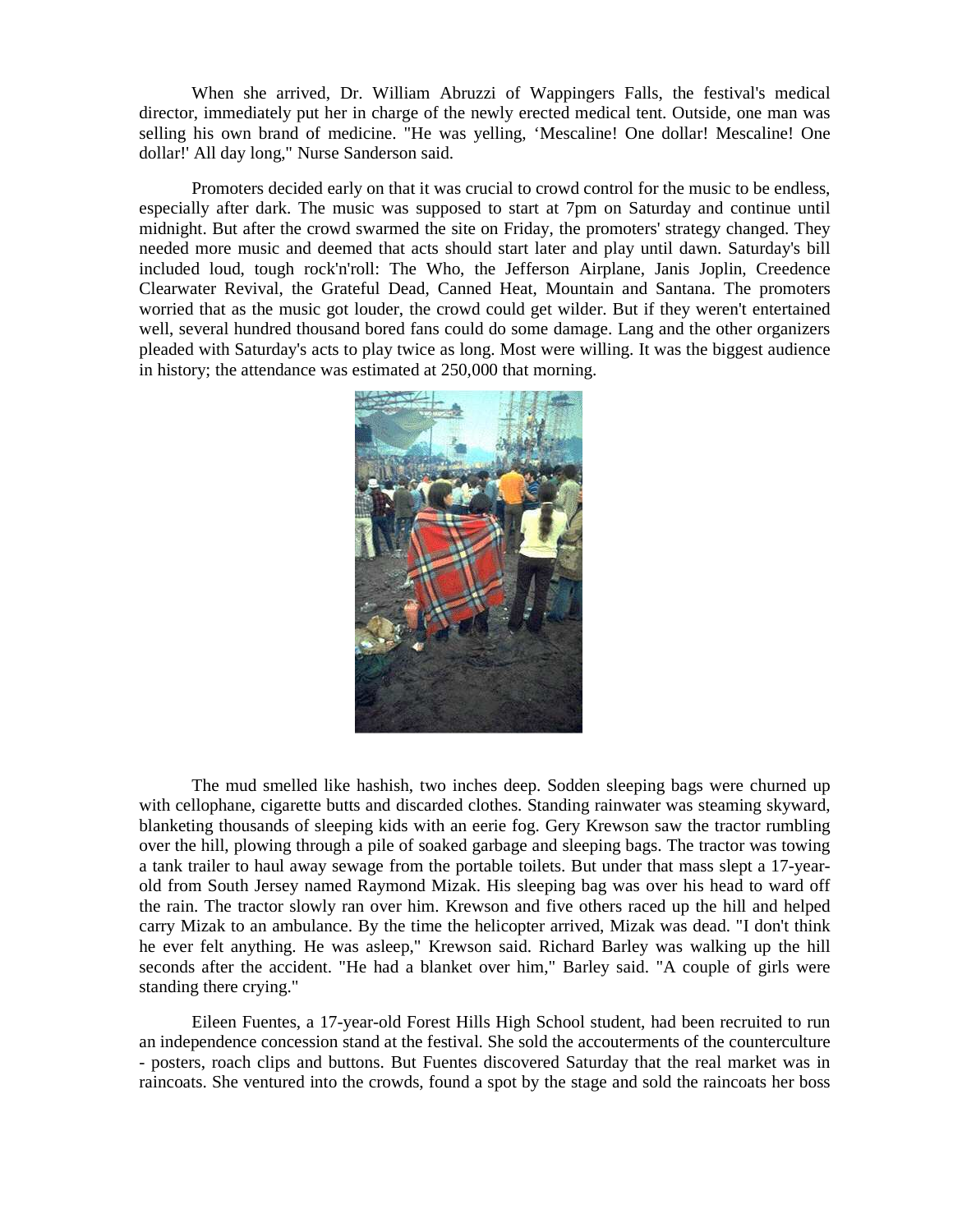had packed, just in case. Within an hour, hundreds of coats had been snatched up at \$5 a pop. "I went back to get more, but we didn't have any more," she said.

"SPI-DERS!" the guy was screaming. The Freak-Out Tent had its first patient. Nurse Sanderson wasn't sure what to do about psychic spider infestations. The Hog Farmers treated bad acid trips with physical stroking and soft words. She decided to do the same. "You learned in a gosh-darn fast way," she said. "You have to give them some touch with reality. You had to speak softly." Mrs. Sanderson wanted to work the festival to learn how to treat the new sicknesses associated with the drug culture. Woodstock Ventures had offered to help train medical personnel, and Ventures was offering big bucks - \$50 a day - for nurses. But there weren't many takers. Local people in medicine were skittish about being associated with the controversial event, Mrs. Sanderson said.

The medics had brought a bottle of Thorazine, an anti-psychotic drug, to chemically counteract bad trips. But the tripsters reported that Thorazine would send a drug user crashing immediately, leading to long-term psychological problems. The consensus at the Hog Farm was that Thorazine was a very bad trip indeed. "We stuck the Thorazine under the table, and I think somebody stole it," Mrs. Sanderson said. She divided the circus tent into three wards to cover the incoming casualties. The most famous was the ward for those experiencing the imaginary symptoms of bad trips. A second, the largest, was for people with cut feet. Broken glass and poptops slashed hundreds. "Their feet were cut to ribbons," she said. "We sat them down, put their feet in a bowl of clean water and disinfectant." The third area was for people with a malady peculiar to Woodstock. "They had burned their eyes staring at the sun," Mrs. Sanderson said. "If they were tripping, they'd lie down on their backs and just stare. There were five or six or seven at a time. That was something."

The shiny piece of foil glistened next to the black rubber tire of the state police car. Leo O'Mara, 18, of Clintondale, figured there was hashish in the foil, snatched it up and continued walking past the cop as he followed the abandoned cars along Route 17, for what was probably 20 miles. O'Mara opened the foil and found 29 tabs of acid. "They were pinkish, kind of," O'Mara said. "So I took one and folded the rest up and kept walking." But O'Mara's evening was about to turn strange. "I get there and everyone's saying, 'Look out for the purple acid! Look out for the purple acid!'" he said. "I go,'Hey, that stuff was kind of purple. Uh-oh.'"

Bethel Town Justice Stanley Liese ran a quiet court from his house. But in August 1969, Liese suddenly acquired 18 months' worth of work - 177 cases. The most common charge: possession of implements to administer narcotics. If the cases were not simply dismissed, the average find was \$25. Liese remembered one 16-year-old who was charged with selling marijuana (for \$6 an ounce) and possessing six pounds of the stuff with intent to sell. Irate customers followed the troopers into Liese's house when they brought the suspected marijuana dealer in. The customers demanded that the judge throw the book at the teen because the grass was awful. Liese ordered him locked up in the Sullivan County Jail and sent a sample of the grass to the police lab in Albany for analysis.

The Free Kitchen was created to feed the hundreds of people who would be outside the concert, just making the scene. Organizers felt responsible for a horde of unprepared people, so they planned to feed them. But by Saturday afternoon, the Hog Farm's Free Kitchen was cooking for thousands after the Food for Love operation turned into chaos. I bought truckloads of grain, barrels of soy sauce," Goldstein said. "I bought a lot of vegetables from all over. But after the roads shut down, Goldstein's problem became how to move the food to the people. The helicopters couldn't find a place to land. "The sandwiches were coming in a National Guard helicopter to the Hog Farm compound," Goldstein said. "We had 200 people join hands to form a circle for the helicopter.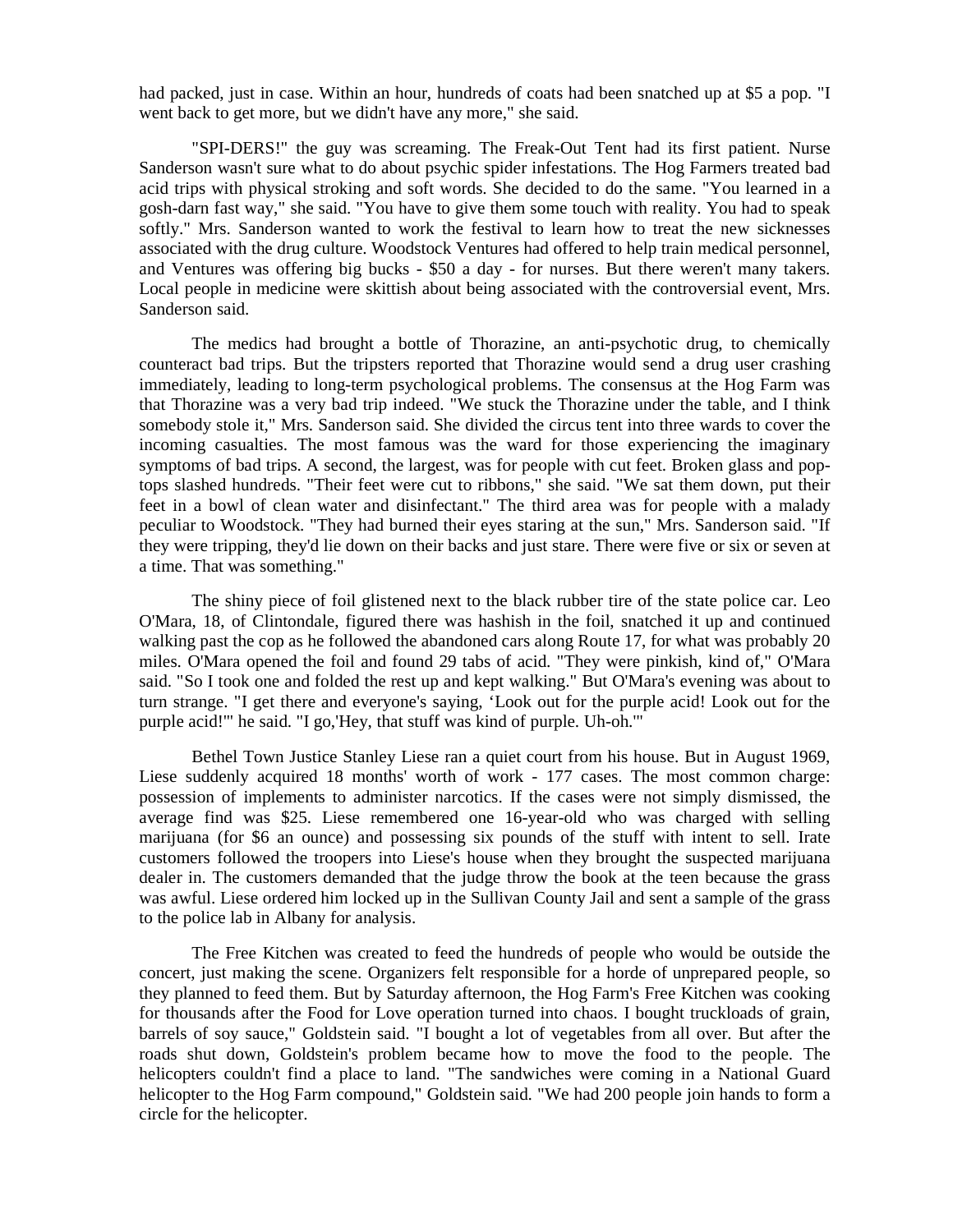A Woodstock acid trip wasn't always voluntary. "Outside (the tent), they were giving out electric Kool-Aid laced with whatever," Nurse Sanderson said. "They said, 'Don't take the brown acid.' They put it in watermelon. Now, when kids take a tab of acid, they know what they're getting into. When you drink something that's cold because you're thirsty, that's different. A lot of the kids hurt with this stuff were just thirsty. They didn't have any choice." But while the kids were drinking and taking whatever was around, Lang was being careful. Stationed in the headquarters trailer backstage, Lang couldn't afford to hallucinate. He says he didn't even smoke pot that weekend. "I didn't drink anything that didn't come from a bottle I didn't wash or open myself," he said.

So far, so good for Leo O'Mara. The acid had kicked in, the sun was shining, and he had no bummer symptoms yet. But he was thirsty, yes thirsty. Four cans of cold beer were sweating next to the stump on which he was sitting. In keeping with the code of the counterculture, O'Mara didn't touch it for an hour, by his reckoning. He even looked at his watch. By the time he says he finally did flip one of the pop-tops, the sun would have baked those beers, but O'Mara swore they were still ice-cold. The facts of physics are clear. O'Mara was hallucinating either time or temperature. "I couldn't believe it," he marveled. "I'm serious, man. Really."

On Saturday evening, Lou Newman's ears pricked up when he heard the murmuring on the sidewalk outside his gift shop in Liberty. "The kids were going, 'Walla-walla-walla.' I couldn't really hear what they were saying," Newman said. "Then I found out why. This guy comes in and says, "We're with the Jefferson Airplane, and this is Grace Slick.' I didn't know anything about a Jefferson Airplane." Marty Balin, Jorma Kaukonen and Slick were staying at the Holiday Inn down the road. All three signed Newman's guest book.

The show wasn't going on. Janis Joplin, The Who and the Grateful Dead refused to play Saturday night. Their managers wanted cash in advance. Woodstock Ventures feared the fans would riot if the stage was empty. The promoters pleaded with Charlie Prince, the manager of the White Lake branch of Sullivan County National Bank, to put up the money. Prince knew that Ventures President John Roberts had a trust fund of more than \$1 million. Late Saturday night, Prince negotiated his way through the clogged back roads from Liberty to White Lake, where he opened up the bank. He discovered the night drop slot was overflowing with bags of cash. Prince called Joe Fersch, the bank's president, who told him to use his judgement. After Roberts gave Prince a personal check that night for "50 or 100 thousand dollars," Price wrote the cashier's checks. The performers were paid. The show went on. "I felt that if I didn't give him the money for the show to go on, well, what would a half-million kids do?" Prince said.

One festival-goer, who asked to be identified only as Andrew, had decided that Janis Joplin was in love with him. Andrew knew that he had a shot at instant on stage romance. "I knew that if I could just make passionate love to her, everything would just be all right and she would fall in love with me forever," Andrew recalled. "I got about three feet on stage, and about 40 policemen disagreed. They dragged me off. I wasn't the only one. That happened all the time." Daniel Sanabria, the fence installer, who stayed for the show, also remembered Joplin's set. He was 10 feet from the stage. "I think we were under the influence of certain mind-altering substances," Sanabria said. "We would tell the performers, 'Down on stage.' She (Joplin) would sit down and let us see."

The ver was just back from 'Nam. Now, possessed with paranoia, he cowered on a cot in the Freak-Out Tent. "He kept saying the same thing over and over again," Mrs. Sanderson said. "He was afraid of something. 'Don't come near me,' he said. 'Don't come near me.' They tried to talk him down, but that time we did use drugs. They gave him a shot of something, and an hour or so later, he was down. We asked him, we always asked, what he had taken. I'm not awfully sure that we got the right answers."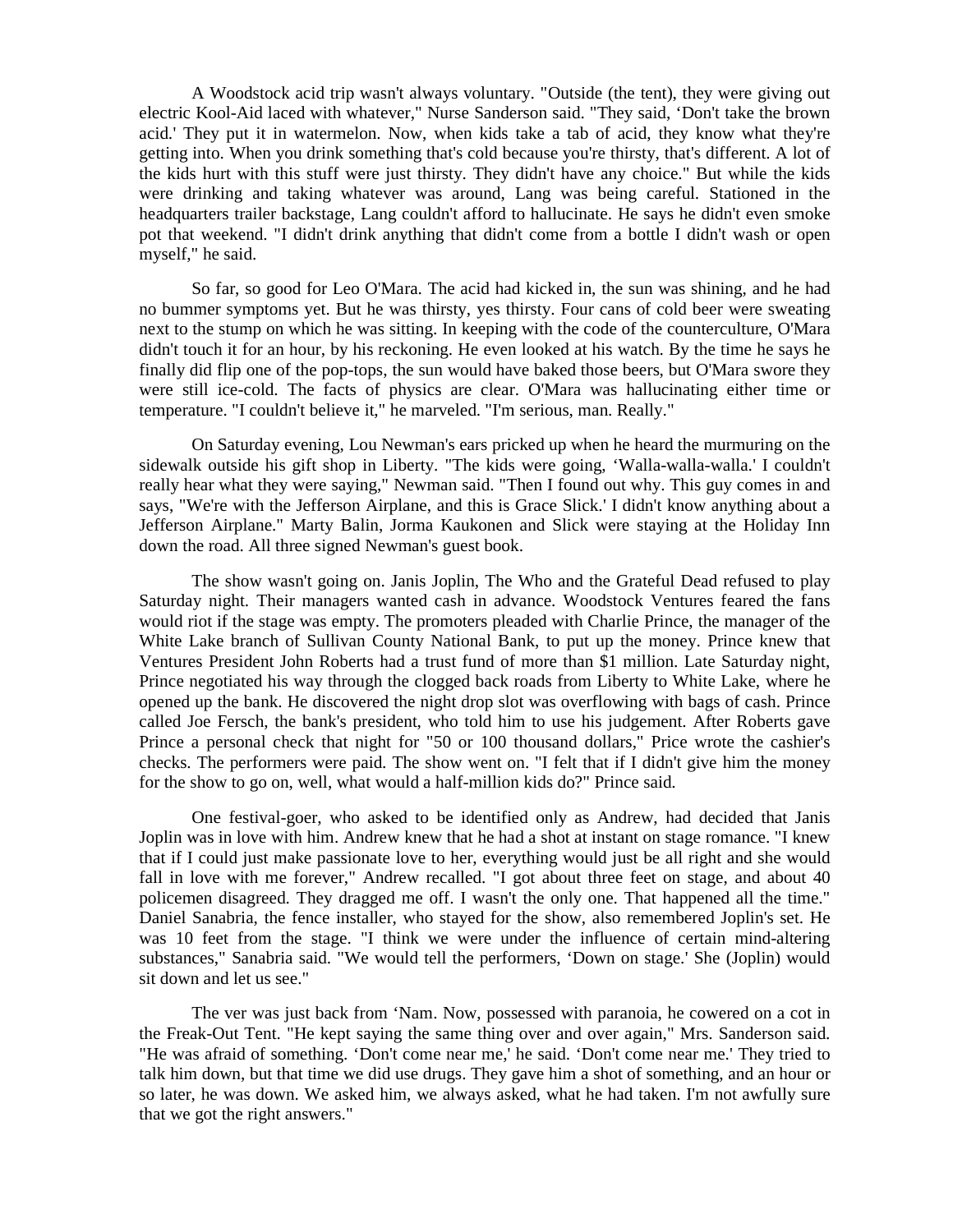Phil Ciganer's buddy was Grateful Dead guitar guru Jerry Garcia, who used to pop into Ciganer's hippie boutique in Brooklyn. But, friendship aside, Ciganer had to be honest about the Grateful Dead's performance at Woodstock. The band members were standing in water, their electric guitars were shocking their fingers. "It was the worst show of theirs I'd ever seen," he said.



The Who had released their first rock opera, "Tommy," in June. Now, just after midnight, the English hard-rockers were performing the three-record set's theme song, "See Me, Feel Me." "Listening to you, I get the music," sang the fringeshirted Roger Daltrey, "gazing at you, I get the heat..." Head Yippie Abbie Hoffman sat on the stage with Lang during The Who's set. Hoffman had been working the medical tent since the festival's opening act, gobbling down tabs of acid to stay awake.

Lang and Hoffman had been looking for an imaginary guy with a knife under the stage. Lang decided it was time to calm Hoffman down. He had become increasingly obsessed with publicizing the case of John Sinclair, a Michigan teen-ager busted for possession of two marijuana cigarettes.

So he jumped up and grabbed the mike, spitting out a few words about Sinclair, who had gotten a 10-year jail sentence. Who lead guitarist Pete Townsend didn't recognize Hoffman and figured he was just another whacked-out festival-goer rushing the stage. Townsend bonked Hoffman on the head with his guitar. Hoffman wandered away. "Abbie was being Abbie," Kornfeld said. "He was very out of his head at Woodstock. He didn't have contact with reality."

# *The Festival.* Day Three.

At sunup Sunday, Grace Slick's voice wafted out of the festival bowl to a pasture above: "One pill makes you larger, and one pill makes you small..." "Some (jerk) was out there making eggs over a campfire, going, 'Hey man, it's the Airplane! Hey, man, it's the Airplane!'" recalled Jerome O'Connell, the hippie from Rome, NY.

Judge Liese heard a commotion out on the lawn. Hippies were camped all over the grounds of the Waldheim Hotel bungalow colony in Smallwood, which the judge owned. But Liese couldn't explain this banging. At 5:30am, the judge got up to investigate in the grayish morning light. "I saw a longhaired man wandering around all the bungalows, trying to open the doors," he said. "I asked the fellow what he was looking for. "He said, 'A doctor.' "I told him Dr. (Stuart) Dombeck was three-quarters of a mile away, but it would be impossible to get there because of the roads. He kept raising his voice louder and louder. I finally told him to leave. "But I guess I made a mistake, standing too close behind him. The next thing I knew, I woke up. He'd punched me in the mouth and knocked me out. I was down maybe 20 or 30 minutes." The blow also knocked out most of Liese's teeth. "The newspaper headline read, 'Hippie slugs judge,'" Liese said.

Abe Wagner wasn't fond of freaks. Years later, he recalled the hungry kids, the lost kids, the kids with nowhere to sleep, nowhere to relieve themselves. The kids using and selling drugs. There were "rabble-rousers," as Wagner called them, but he emphasized that they were a small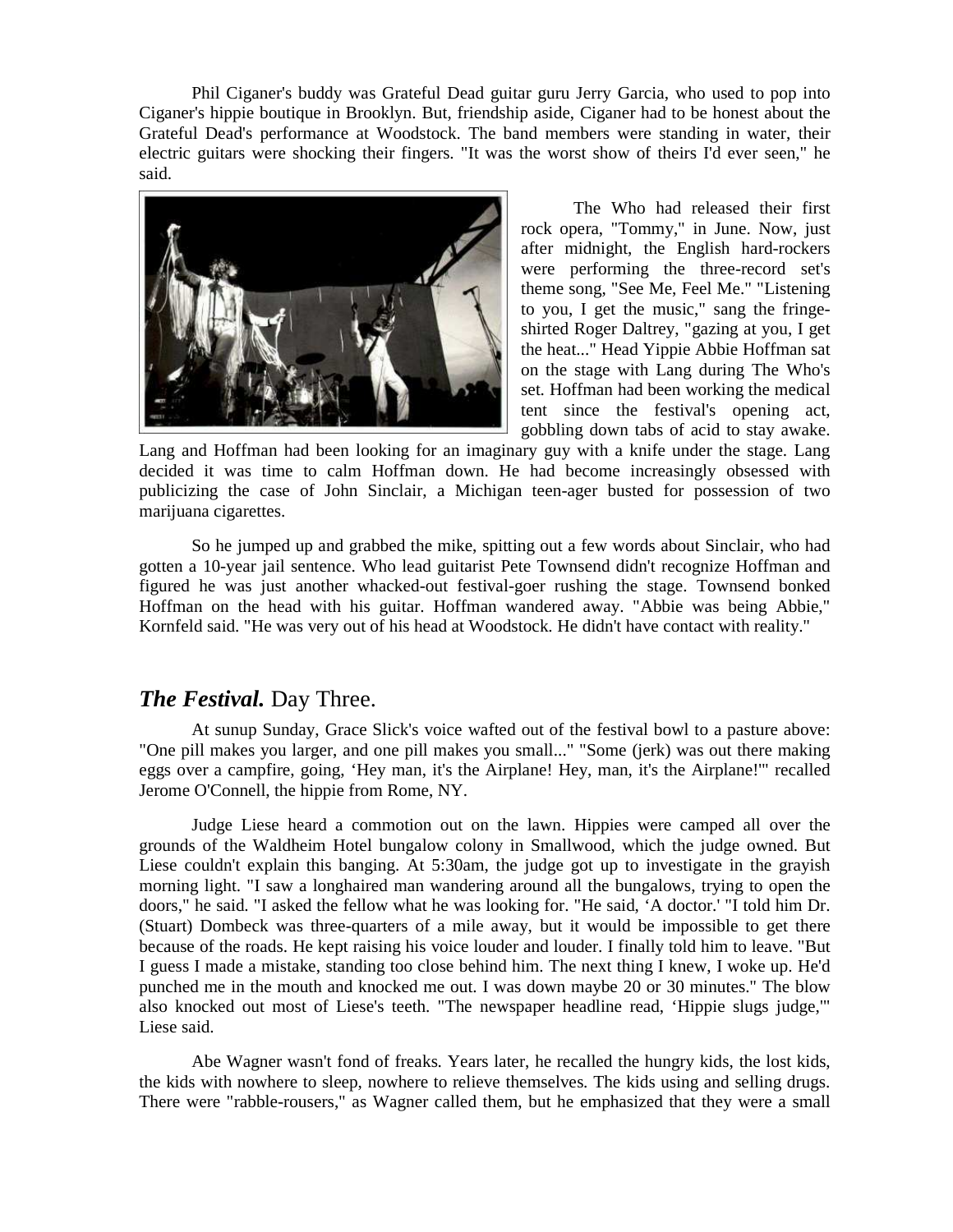minority. "I felt sorry for the kids lying by the roadside," Wagner said. "Hungry. Dirty. I remember a Belgian couple; she was crying. They had lost their kids. What could I do?" Wagner said he and his neighbors fed them. "Most of us here had two or three weeks of food on hand. We put a plank across our driveway and put the food on it and fed the kids. And we took cans of soup and set up a soup kitchen for the kids in an old building on Lake Shore Road." But there was also a handful of nasties among Wagner's neighbors. Wagner remembered one Bethel resident who charged \$10 to tow a car out of a muddy ditch and onto the road. When one kid didn't have the money, the neighbor towed the car right back into the mud.

Wavy Gravy called it "Breakfast in Bed for 400,000." The recipe: Rolled oats or bulgur wheat (often both). Cook until mush. Add peanuts for taste. Cook until the texture of goulash. For a side dish, stir-fry any vegetables that can be scraped together. Scoop the mixtures onto paper plates. "These people were feeding literally hundreds of thousands of people with nothing," Krewson said. "They were taking what they could get and feeding people with it." Gravy told the audience that it was no miracle. "We're all feeding each other, man," he said.

The Hog Farm had become the Greater Hog Farm. Gravy was now leading thousands of volunteers, sort of. Many newly recruited Hog Farmers had red polyester rags, each stenciled with a winged pig, tied around their arms. "It got hard to tell the Hog Farm really responsible people from the casual hang-around Hog Farm people," Goldstein said. "Suddenly, the only credential was the Hog Farm. There were so many people doing so many things that the Hog Farm brassard (arm band) became an all-areas pass. A vegetable chopper wanted to participate, and three hours later, he'd be running a crew. Gravy's idea was simply that eventually, everyone in the whole crowd would have a brassard.

By noon, the sun was beating down on Bethel. Heatstroke became the biggest worry, even some fans were showing signs of pneumonia from being drenched for two days. The promoters considered turning the fire hosts on to mist the crowd, but didn't. It started to rain again in the afternoon. Sunday's lineup again was packed with rockers: The Band, Joe Cocker, Crosby, Stills & Nash, Ten Years After, Johnny Winter and Jimi Hendrix. Iron Butterfly, which pioneered heavy metal rock'n'roll, was also scheduled to play. The group arrived in New York from a sevenweek, nationwide tour and called for a helicopter to bring it to the festival. But Lang and the other organizers worried that Iron Butterfly's brand of hippie/heavy-metal music might be dangerous under the circumstances. Emcee John Morris dispatched a nasty telegram to the group at the airport. It was designed to provoke the members into deciding not to play. But Lee Dorman, Iron Butterfly's bassist, remembers it differently. Woodstock organizers, he said, were supposed to send a helicopter and didn't.

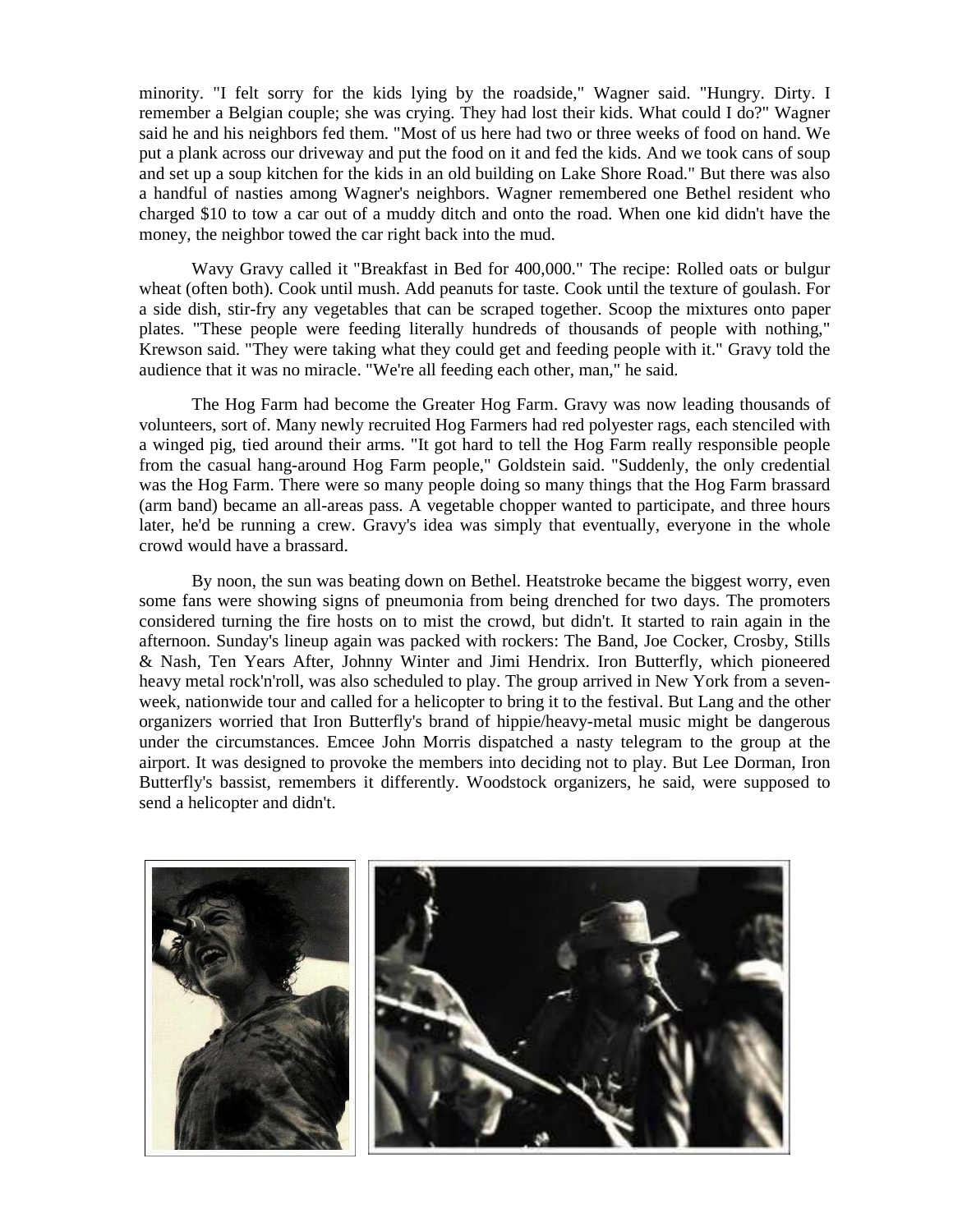"Two or three times, we checked out of our hotel and went to the heliport on 33rd Street," Dorman said. "It never came. I guess it had more important things to do, like feed people." The band went home to California and, at first, members didn't mind missing the festival. "When we... heard how big it was, we thought, 'Damn, we missed it,'" Dorman said. "It would have been great to play 'In-A-Gadda-Da-Vida' or even to just say 'Hi.'"

Ben Leon ran the boat rental business on Filippini's Pond, popularly known as "Leon's Lake." The 90-year old kept watch on the boats from the porch of a shanty perched on the hillside above the largest of Woodstock's skinny-dipping spots. On Woodstock weekend, Leon wasn't renting boats, but he was still watching. "He sat on the veranda, the old fool, and you could hear him 50 feel away: 'Heee-heee-heee. Haw-haww-haww,'" Feldman said. "He had a gigantic pair of binoculars. Must have been Navy submarine spotters or something. The funny thing was that 10 days after the festival, he dropped dead. I talked to the undertaker, and he said he never could wipe the smile off the guy's face. That's the way to go, I guess."

He was 17. She was 15. Sometime during the weekend, they came to banker Charlie Prince with a problem. Their parents didn't know where they were. They had another problem. The boy had taken his father's week-old 1969 Oldsmobile out for a drive. Somehow, they'd ended up at Woodstock. They had one more problem. They couldn't find the car.

Attendance estimates kept rising. By Sunday, the state police figure was 450,000, and others rounded it off to an even half-million. But Record editor Al Romm, who coordinated coverage from a trailer behind the stage, believed the estimates were all wrong. Citing aerial photos, Romm swore that Woodstock drew maybe 150,000 people. "There were 100,000, 150,000 there," Romm said. "It was to everyone's advantage - the police, the promoters and the reporters to say there were more. It was to nobody's advantage to say there were less. The biggest concert before it had 20,000 people. (Woodstock) was still a big deal; there were just not as many people."

Bert Feldman, Bethel's historian, also maintained that the attendance figures were wrong. But he thought the figures were low. "There were 700,000 people there," he said. "The attendance estimate is based on aerial photos, and there were thousands of people under trees."

The motorcycle roared up to the El Monaco Hotel on Sunday afternoon. Behind the handlebars was a bearded hippie. On the back was a woman screaming that she was having a baby. Resort owner Elliott Tiber raced in. He said he was the only one on the lot who wasn't stoned, and he relied on his instincts to help deliver the baby. Then he watched as Army medica flew mother and child away in a helicopter. "She must have been stoned," Tiber said. "Either that, or Janis Joplin was quite a draw. The mother 'had olive skin and big black eyes. Her English was kind of broken. A French accent, I think.'"

Ralph Corwin pulled out a pack of cigarettes, lit one and started trucking down Hurd Road. The 26-year-old biker from Winterton met up Sunday afternoon with a young couple. The girl wore an Army fatigue shirt and a pair of black jeans. The guy begged a smoke; Corwin flipped him three or four. The couple walked away. Corwin looked over his shoulder. The girl's black jeans were missing on the back side. "Only the strip down the center," Corwin said. "No undies, and her cheeks were hanging out."

A short, violent thunderstorm struck around 5pm, triggering an early exodus from the grounds. Leo O'Mara noticed a guy with a red beard, wearing a vast muddy poncho and a huge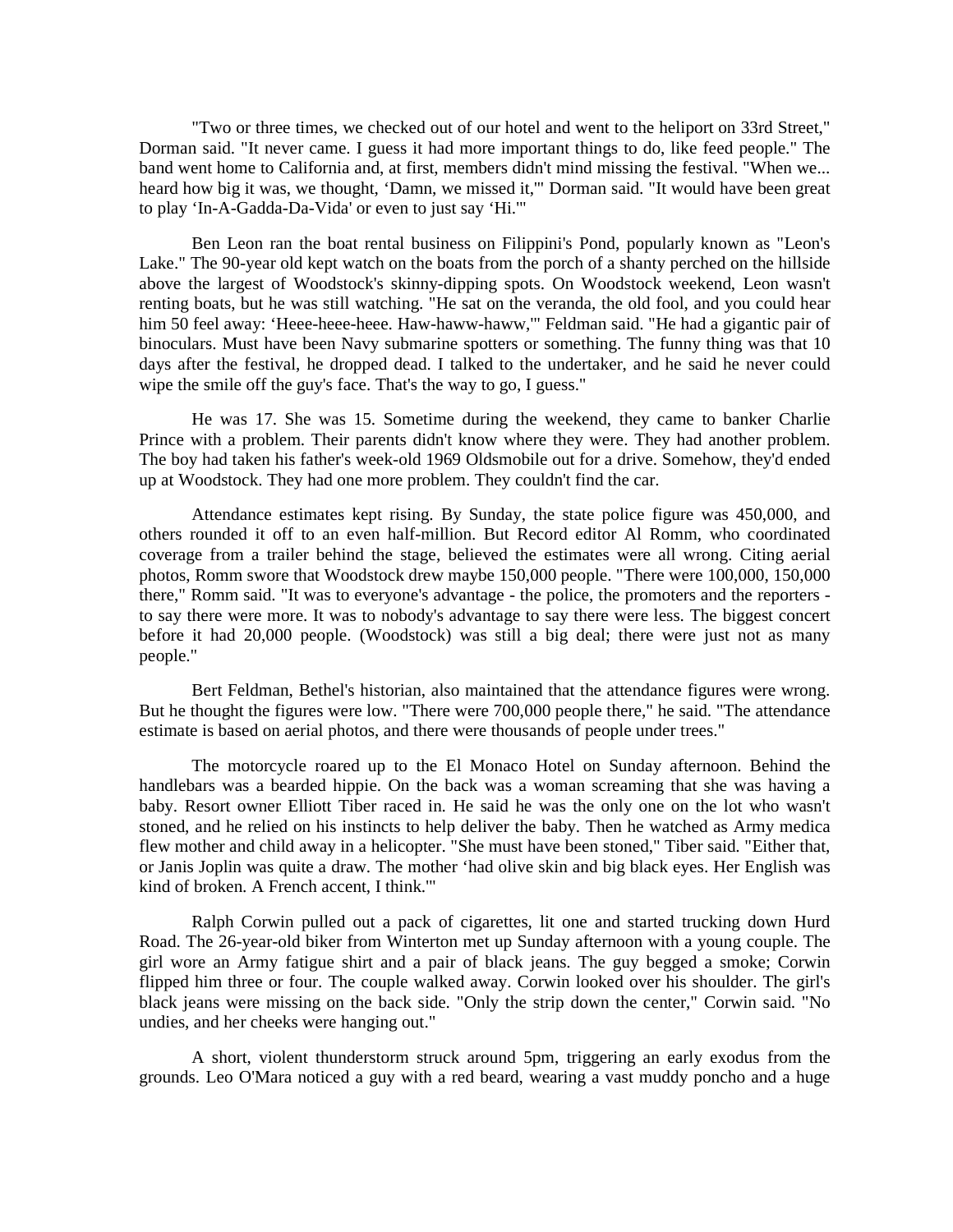smile. O'Mara sat in the mud and wondered why this guy was so thrilled in such miserable weather. "Then I noticed that there were three other sets of legs under that poncho," O'Mara said.

Jerome O'Connel started walking back to the car at sundown. The rains had continued throughout much of the day, and O'Connel felt whipped by the weather. He wasn't the only one who really wanted to leave. "I remember that there was a whole line of cars on both sides of the road," O'Connell said. "There wasn't enough space in the middle for a car. But someone had driven down the middle anyway. There was a 3-inch scrape on both sides all the way down. Must have been 50 cars scratched."

All weekend, hippies had camped out on the Heller Dairy farm at the intersection of Route 17B and Happy Avenue. The kids didn't ask permission before pitching camp. And they left broken bottles and bent cans behind. But the last straw was Sunday night. "The last day, we had a car outside, with a hose next to it that we used for washing the car," said Blanche Heller. "We woke up and found that they had cut the hose and drained all the gas out of the tank. Now, if only they had asked...."

In Jeffersonville, the local congregation was upset about a kid who'd climbed into the basement of the church. He'd done no damage, left no mess, but the locals were still bothered by the intrusion. "They did find this young man in there, who had heated himself a can of beans, ate it, and left money on the table for the gas he used." said Adelaide Schadt, wife of the Bethel town attorney.



While other stars flitted in and out of the show aboard helicopters, headliner Hendrix was roaming the crowd on foot. O'Mara remembered Hendrix stopping to talk with many of the girls. Others remember the star's turn in the Freak-Out Tent that day. "We didn't know who he was," Nurse Sanderson said. "Just a black man lying on the stretcher. Then everybody started saying, 'Hey, isn't that Jimi Hendrix?' There was a big stir about it." Hendrix lay on the stretcher for about 30 minutes before roadies hauled him out.

Investigator Cannock met Raymond Mizak's father Sunday night in a funeral home on East Broadway in Monticello. The senior

Mizak was accompanied by the youth's uncle, a lieutenant in the New Jersey State Police. "It (the tractor) ran over his chest," Cannock said. "His head was twice the normal size. Really grotesque." The father told Cannock he had refused to give the boy permission to go to the concert. Cannock said the father blamed himself, said he should have locked his son up.

Two of the most vehement festival opponents showed up at the site independently sometime Saturday or Sunday. Wallkill Supervisor Jack Schlosser and former Bethel Supervisor George Neuhaus toured the grounds and came to identical conclusions. "It became obvious to me nobody knew what the hell they were doing. Nobody," Schlosser said.

Cannock got to the morgue at Horton Memorial Hospital in Middletown later Sunday night. A man in his mid-20s, who had been at the festival, had died of a heroin overdose. Cannock can't remember the man's name, and it was never disclosed. But for the second time that day, Cannock was assigned to get a body identified. Cannock tracked down a friend of the dead man's and met him at the morgue. "The kid had been autopsied already," Cannock said. Inexplicably,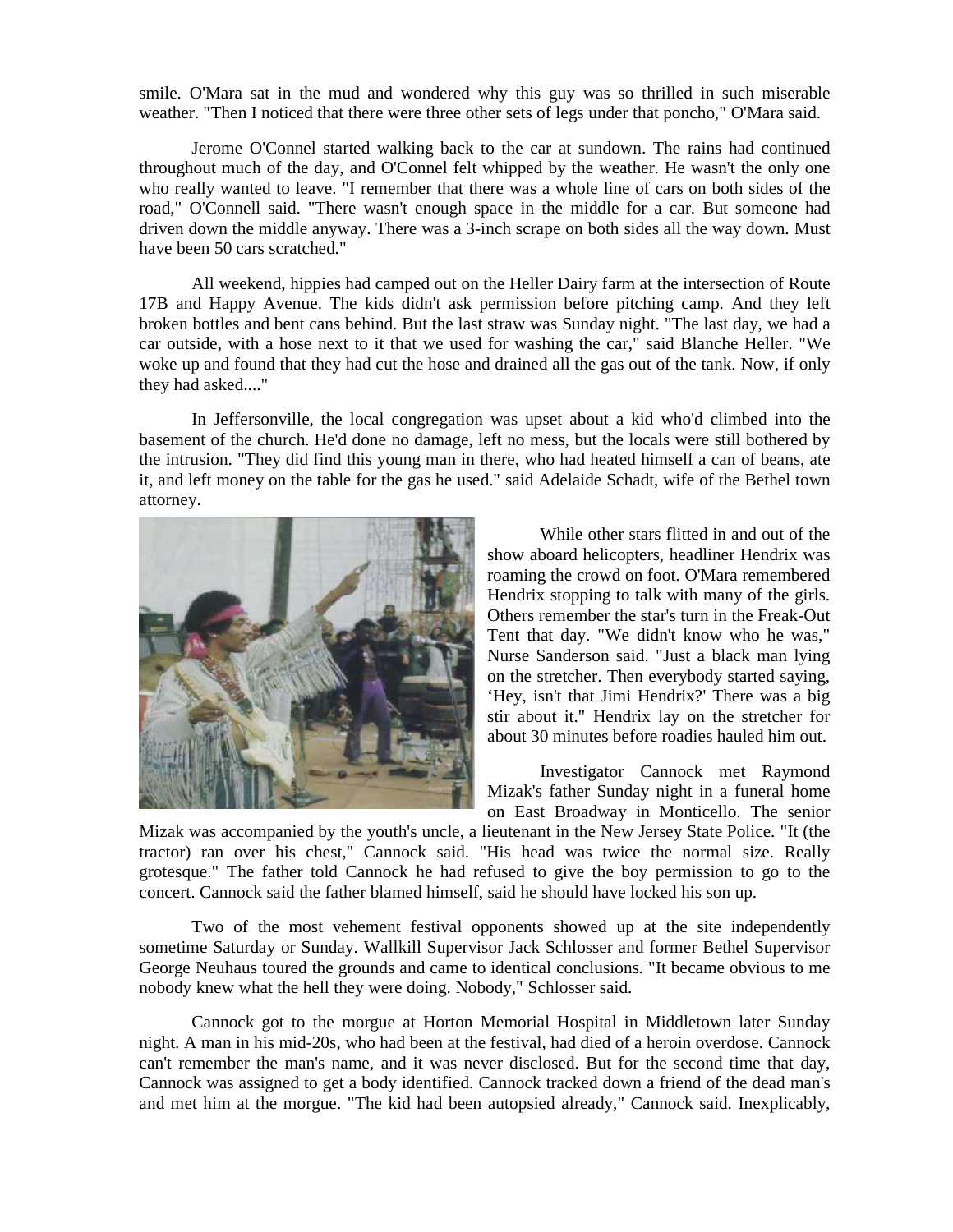the body was not stitched up after the chest had been split open for the autopsy, according to Cannock. "The friend pulled down the sheet to far and saw it all," he said. "The kid passed right out."

Outside Yasgur's farm, Monticello Hospital nurses and doctors had set up a clinic in a school that was closed for the summer. Monticello Hospital's head of nursing, Gladys Berens, helped deliver three babies there, only miles from the festival grounds. She was there when a Marine on leave was brought in sometime Sunday, unconscious from an overdose. The Marine an 18 year-old from Long Island - died in the hospital, one of three concert fatalities. "This young Marine had been through the war without a scratch, and he ends up dying in Horton Memorial Hospital in Middletown, NY. How sad," Berens, now 71 recalled.

Artie Kornfeld figured the capsule he was taking was speed, Dexedrine, something to keep him alert for the rest of the festival. His wife, Linda, took one too. Then he began hallucinating that the National Guard (which was not there) was shooting into the crowd. The colors were all melting together. "I was dosed. It was my first psychedelic, and it happened at Woodstock," Kornfeld said. "I never would have chosen that place deliberately, never to do it at Woodstock." Kornfeld learned later that the capsule was powdered psilocybin mushroom, a powerful hallucinogen. "I decided that we needed help. It was 12 hours before Hendrix," Kornfeld said. "I was Thorazined out of it. That's why I missed Hendrix."

The Holiday Inn in Monticello was one of the headquarters for Woodstock performers. It was also the quarters for the state police. Cannock wasn't impressed at being in the company of the rich and famous. He doesn't even remember their names. "We were rubbing elbows. I wasn't thrilled to have them there," the investigator said. "The two dead bodies were fixed in my brain."

John Pinnacaia didn't even feel it at first, just a twinge of pain on the instep of his foot late Sunday night. Then this girl started screaming, and there was all this blood. "It must have been some kind of bottle," he said. "I couldn't even see it. My foot was in the mud." Pinnacaia had been listening to guitarist Johnny Winter while fetching peanut butter sandwiches for himself, his girlfriend and his sister. But the 18-year-old from Brooklyn took one step and became a Woodstock casualty. "This guy picked me up, threw me over his shoulder and ran me to the hospital (tent). Must have saved my life," he said. A helicopter flew him to Monticello Hospital. "They'd given me a shot of anesthetic, but it hadn't started working. They had to start stitching. Then this big fat nurse sat on me so I couldn't move, and they started stitching. That's all I remember of that. One other thing: They called home to ask permission to operate," Pinnacaia said. "Mom freaked out."

### *The Festival.* Monday.

It was about 9am, time for Hendrix, the headliner. He had launched into the national anthem, a moment that would go down in the annals of rock'n'roll. "I remember trying to fall asleep during the 'Star-Spangled Banner'," said Ciganer, Jerry Garcia's buddy. "I just wished he would stop." The party was over.

The partners had to face a different kind of music. Woodstock Ventures had obtained letters of credit, backed by Roberts' trust fund, from a bank on Wall Street. Now, Ventures was at least \$1.3 million in debt. Kornfeld was still muddy when he walked into the banker's office. "He had a tank with a piranha in it, and he was feeding him meat," Kornfeld recalled. "The attitude already was a battleground." Ventures was in trouble because Woodstock had been a damn-theexpense money pit for six weeks. Kornfeld's promotional expenses were more than \$150,000, 70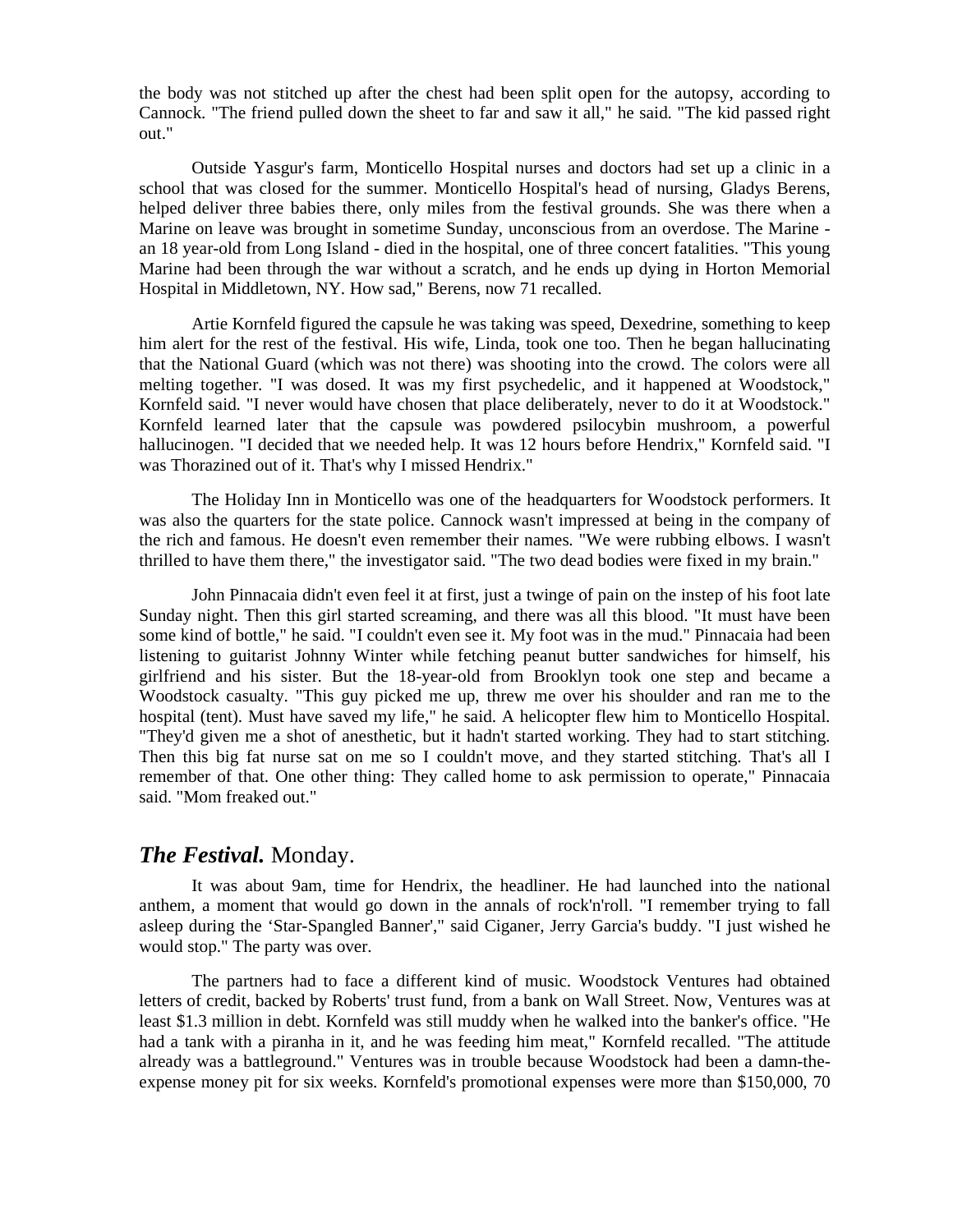percent over budget. Lang's production expenses had soared to \$2 million, more than 300 percent over budget.

Ventures had paid crews overtime to do six months of work in six weeks' time. Three days of running a private air fleet of helicopters had also helped to bust the budget. "It was like living a dream," Lang recalled. "My idea was just to get it done, whatever it took. We had a vision, and it all came true." When it was all over, the Wall Street bankers demanded an accounting. The promoters had sold about \$1.1million in tickets, but Ventures had written maybe \$600,000 in bad checks and had other debts. As of August 19, 1969, the high-water mark of the counterculture had cost at least 2.4 million hard, capitalist dollars. Thousands of dollars more in fines, fees, claims and lawsuits hadn't even come in yet. To top it off, there was a criminal investigation. The attorney general's office and the Sullivan County district attorney were starting to dig.

Norman Karp, who had lost his virginity at Woodstock, also lost his five-speed bike. But somewhere among the tons of garbage steaming on the site, Normal found a new 10-speed. He pedaled back to Woodridge. His mother gave him some tearful hugs and grounded him for a month.

About those two kids who brought their woes to Charlie Prince: The banker helped them solve their problem. They found the week-old '69 Olds. It was parked eight miles away. In front of Neuhaus' home. Two state troopers were sitting on it.

Leo O'Mara walked the 20 miles back to his car. Andrew never found the friends who brought him, but made some new ones and rode home with them. Gery Krewson had left Sunday afternoon in the Volkswagen bus he'd come in.

Norman Karp came back and helped two Ventures employees repair a broken golf cart the day after the festival. As payment, they gave him a stack of unused Woodstock tickets. "They said, 'These might be valuable someday,'" Normal recalled.

Little Michael Kennedy from Smallwood was three years old. On Tuesday, his dad took him down to Yasgur's farm. "All I can remember is all the garbage," Kennedy said. "It was the first time I ever saw a longhair. I asked my dad, 'What are they?' He said. 'That's someone who doesn't cut their hair and cleans up garbage.'" Ventures spent \$100,000 to clean the decimated festival site. Goldstein dug a huge hole and bulldozed tons of shoes, bottles, papers, clothes, tents and plastic sheets into the ground. He set the pile afire. The vast, smoky smolder that burned for days brought Ventures a charge of illegal burning from Bethel officials.

On Tuesday, Prince's phone rang at Sullivan County National Bank. It was bank president Joe Fersh, who told Prince that Woodstock Ventures' account was \$250,000 short. Robert's check had bounced, and the bank checks Prince had written Saturday night to the performers weren't covered. Fersch wanted to know: "What are you going to do about it?" So Prince called Roberts. "(Roberts) said, 'I know the pickle you're in, Charlie. I'll be there Thursday morning.'" Prince recalled.

By Wednesday, the lab had analyzed the green, leafy substance submitted as evidence in Judge Liese's court. The irate pot smokers were right. They were buying bogus reefer. "It turned out to be a mixture of timothy grass and birdseed," said the judge. "He must have paid \$6 for the six pounds of it." Liese ordered the ersatz marijuana salesman set free. "A guy selling birdseed for \$6 an ounce. What are you gonna do?" said Liese with a chuckle. Also on Wednesday, a Woodstock mother came back to thank acting-midwife Tieber. Tieber jotted her name down, stuck the matchbook into his pants and, from there, it went into history. "I have no idea what pants I was wearing," he said.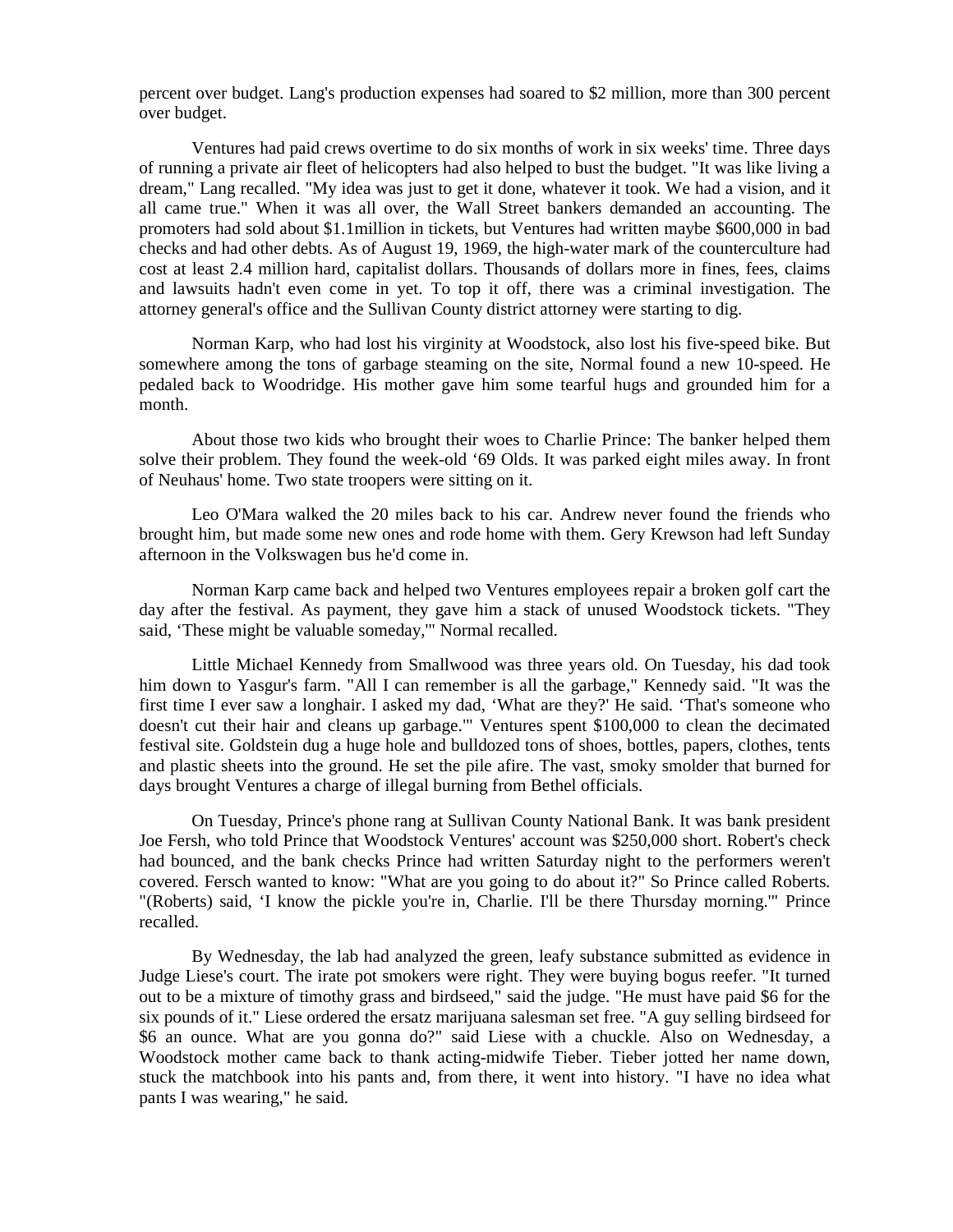Thursday morning, Roberts arrived alone at the White Lake branch of the Sullivan County National Bank. He pledged \$1 million in stock to the bank to cover the \$250,000 note. "I was off the hook," Prince said. Roberts, Lang, Kornfeld and Rosenman had made personal guarantees to pay the bills. But only Roberts' family - and his own trust fund - had enough assets to pay off Woodstock's debt. While Lang stayed with the cleanup crews, the other three partners squirmed under the fiscal glare. Roberts' father and brother told the Wall Street bankers that they never had run out on debts and they weren't going to start now. The Roberts family paid off the debt.

Bob Dylan had been scheduled to leave for Europe on August 15 aboard the Queen Elizabeth. But Dylan's son was hospitalized that day, and the rock legend stayed home. Dylan left the country in late August to play at the Isle of Wight Festival off the coast of Britain. Michael Lang was in the crowd.

Gary Krewson had another Woodstock moment back home in Tunkhannock, Pa., about 90 miles away. Krewson was sitting on the steps of the town's only hotel when he saw three psychedelic school buses tooling over the hill to the town's only traffic light. The lead bus, driven by Wavy Gravy, blew an engine. Krewson fetched Tunkhannock's only mechanic, who let the Pranksters and Hog Farmers use his garage. The bus crew pulled the blown engine and popped in a spare within 45 minutes. Gravy and company were on their way to another festival in Texas.

The Times Herald-Record submitted its stories for the 1969 Pulitzer Prize competition. Editor Al Romm recalls: "A friend, years later, who was on the judging panel, said, 'You'll never know how close you came to winning.' Our coverage took a different tack from most of the publications. Nobody had as many people at the scene as we did, about six. We had passing coverage of the music. Really could have done better with that. We were just enveloped with the human indignities. The sickness. The miscarriages.

Six weeks after the festival, Rosenman and Roberts bought out Lang and Kornfeld for \$31,240 each. Lang, Kornfeld, Rosenman and Roberts - the four young men who had produced and promoted Woodstock - were separated for more than 20 years by Woodstock's fallout. Rosenman and Roberts stayed best friends. But they charged for years that Lang and Kornfeld, but especially Lang, grabbed all the attention immediately after the event. For instance, Rosenman and Roberts weren't in the movie at all. Kornfeld was seen a couple of times, but Lang was featured prominently, riding his motorcycle and being interviewed. "We were so busy that I think the credit was directed toward Michael (Lang)," Rosenman said in 1989. "Years later, people would ask, 'Were you involved in that thing Mike Lang did?' You have to be in this business a long time to know how valuable it is to be famous. I think Michael and Artie knew that. We didn't have any idea.

Lang said in 1989 that he, more than anyone is probably responsible for the ill will. "John and Joel were from a different world. They were outsiders, and they didn't understand," Lang said. "I didn't have time to acclimate them. I'm not the most communicative person in the world. I was kind of a wise guy." Kornfeld, upon reflection, figures it's not really important who did what. "With all the attention grabbing that's gone on over the years, my reality is that there are a lot of more important things," Kornfeld said. "Look, no one person produced Woodstock; the generation produced Woodstock. And look at it emanate now."

Woodstock had 5,162 medical cases, according to a state Health Department report released October 4, 1969. The report listed 797 documented instances of drug abuse. No births were recorded in the festival medical tent, but Dr. Abruzzi told the Health Department there were eight miscarriages. The report lists two deaths by drug overdose and the death of Raymond Mizak in the tractor accident. In late fall, a Sullivan County grand jury declared that there wasn't enough evidence to indict anyone for anything. The driver of the tractor was never identified and was not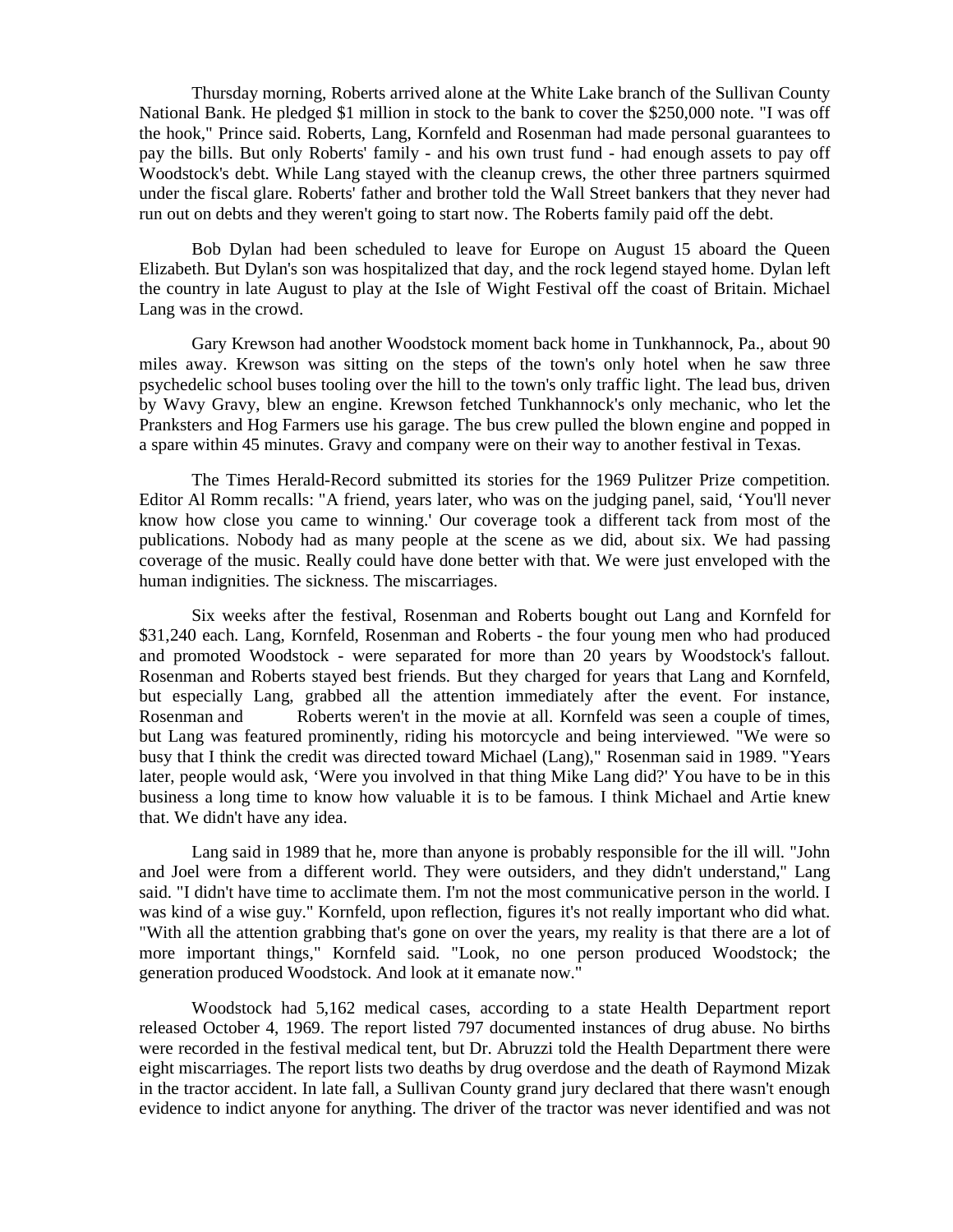charged. Another investigation by the state attorney general's office ended in early 1970 with Woodstock Ventures having to make refunds on 12,000 to 18,000 tickets. The tickets were sold to people who were not able to attend because the roads were closed.

John Pinnavaia was considered 1-A by his draft board when he walked onto Yasgur's farm. After he stepped on the bottle and it slashed the tendon in his right foot, he was classified 1- Y for a temporary disability. After four months on crutches, Pinnavaia got married, putting him even lower on the draft list. Pinnavaia stayed out of the Army but still bears a road map of scars on his foot. He calls it his "Woodstock wound." "I can't walk over broken glass even with shoes on. I just cringe at the sound," says Pinnavaia.

The owner of the only stereo store in Middletown became a hippie of sorts. "I went from one of my to one of them," Allan Markoff said. Markoff always regretted he didn't stay at Woodstock, but he explains it this way: "There was no place to hang out. I'm not a close-to-theearth individual. I'm a Ritz Carlton type of individual, and there were no luxury places to stay. I can't live in the rain and the mud. Markoff, now 54, would also go full tilt into the rock'n'roll business, supplying equipment for a Rolling Stones tour in the early '70s. He rigged a massive sound system in former Beatle George Harrison's hotel room at the Plaza in New York City. Harrison was promptly evicted from the hotel.

Two years after Woodstock, fence installer Daniel Sanabria discovered that he was sort of a star. "Woodstock: The Movie" was out. He was in it. "Being hams, we'd jump in front of the camera at any opportunity," Sanabria said. "It was the greatest time of our life. We bonded as children; we bonded as men."

### *The Festival.* Wrap Up.

After Woodstock, Wavy Gravy wanted to keep the energy going. He returned to the Hog Farm commune, where he discovered "every hippie in the world had moved to our house." Gravy got a few thousand dollars from Warner Brothers to finance a proposed movie, "Medicine Ball Caravan." The idea was to round up some Merry Pranksters and Hog Farmers, travel across the country in a bus and film the trip. The movie was never released. Somehow, the group ended up in England. Throughout the early and mid '70s, they traveled to 13 countries, including Turkey, India and Nepal, distributing free food and medical supplies along the way.

Krassner and his fellow Yippies tried to build on Woodstock. They helped put on a "Pow Wow Symposium" at Hog Farm headquarters in New Mexico. But in December came Woodstock's bad twin, Altamont, where the Hell's Angels worked security - and some stomped members of the audience. In 1970, the trial of the Chicago Seven began, and the Yippies focused their energy and money on freeing the defendants. Krassner and Ken Kesey decided to collaborate on "The Whole Earth Catalogue Supplement," the successor to the post-hippie bible, "The Whole Earth Catalogue." In the early 70's, the entire radical community began to dissolve as its members went their separate ways. Krassner returned to New York, where he continued to perform and publish a newsletter. In 1974, Krassner moved to Venice, California, to a house by the ocean a block from actor Dennis Hopper's house.

Max Yasgur toured Israel about two years after the concert and had the opportunity to meet Israel's first prime minister, David Ben-Gurion. Ben-Gurion went down the receiving line, speaking to each guest. "Max said to Ben-Gurion, 'I'm Max Yasgur of Bethel,' and Ben-Gurion shakes his hand and says, 'Oh yeah, that's where Woodstock was, wasn't it?" said Liberty's Lou Newman, a friend of Yasgur's until the dairy farmer's death of a heart attach in 1973.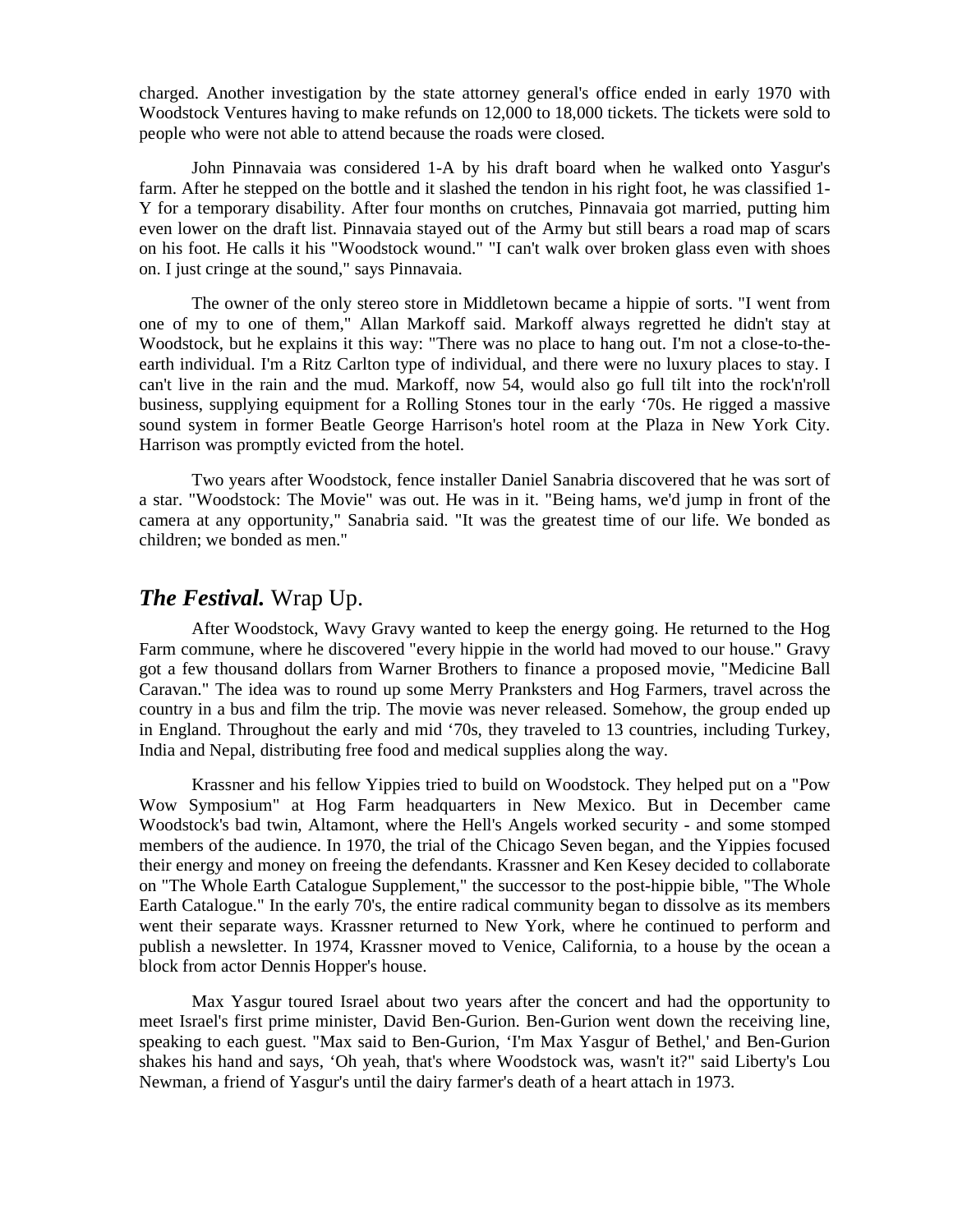Yasgur's farm was subdivided and sold by his widow, Miriam. Most of that land is still pasture, fodder for the cattle herd of Bud Russel, who owns the old Yasgur farmhouse in Bethel.

As Woodstock began to fade into legend in the early '70s, the Town of Wallkill was tagged as the hometown of the uptight, much to the consternation of Wallkill Supervisor Schlosser. Wallkill was only trying to protect itself from a horde it was not prepared to handle, he said. Besides, added Schlosser, who retired from politics in 1984, the promoters lied to the town, and that's never mentioned in Woodstock lore. "That is what bugs me about this whole thing," Schlosser said in 1989. "They have been allowed to perpetuate that myth for 20 years.."

Woodstock's medical director, Dr. William "Rock Doc" Abruzzi, went on to specialize in the medicine of drug abuse. Drugs brought Abruzzi prominence, but they also provided the means for his downfall. He was charged in 1974 with anesthetizing female patients and molesting them while they were unconscious. Two years later, minutes before he was to go to trial, he pleaded guilty to sexual abuse. Abruzzi's saga didn't end there. The state's highest court ruled that a police officer violated Abruzzi's rights when he watched the doctor abuse his patients through an examination window. Abruzzi never served his prison sentence, but he did lose his license to practice medicine in New York. He has since dropped out of sight and can not be located. To this day, Abruzzi has his supporters, including Nurse Sanderson. "He was framed," said the nurse, who retired in 1980 and left Middletown.

For the next decade, Woodstock was virtually a cliche for all that was goofy about the '60s. By 1980, the world had moved on. Rosenman and Roberts were still in venture capital, but instead of funding concerts, they were dismantling conglomerates and handling mergers. "The transactions that we were involved in would have been vetoed if they'd known about Woodstock," Rosenman said. "It wasn't exactly broadcast in our resumes.



Kornfeld was the one who was able to use his Woodstock credentials. He remained in the music business, promoting rock acts and albums. He worked with Bruce Springsteen and Tracy Chapman. Lang too, stayed in music. His title as Woodstock's producer gave him a certain cachet with superstars of the business. Lang signed a Long Island singer named Billy Joel to his first record contract. He was Joe Cocker's manager. But even Lang downplayed Woodstock. "I didn't talk about it for years," he said.

Country Joe figures his fate was sealed right after he shouted: "Gimme an F. After the movie came out, that's all I was known for," McDonald said. "Its pretty hard to top the 'Fish Cheer.' I don't know if I can do that.' The Fish Cheer was McDonald's improvised call-andresponse that began with 'Gimme and F' and concluded with "What's that spell? (Expletive!)" McDonald's musical career went from Woodstock into a slide. By the '80s, Country Joe said he'd had it with the music business. "I won't make another record again unless it seems commercially viable," he said in 1989. "I just don't have the burning desire to make a record that nobody wants to hear. You spend a year to do it, and it doesn't sell more than 1,000 copies. That's not costeffective. Music is something that needs to be heard." McDonald said the problem was he was still writing "sociopolitical and anti-war" songs. "Today, politics and war isn't good box office," he added. When McDonald tours, it's for a handful of fans at tiny folk clubs. He might even turn up at the occasional '60s revival show, but only if the price is right. "I don't like doing these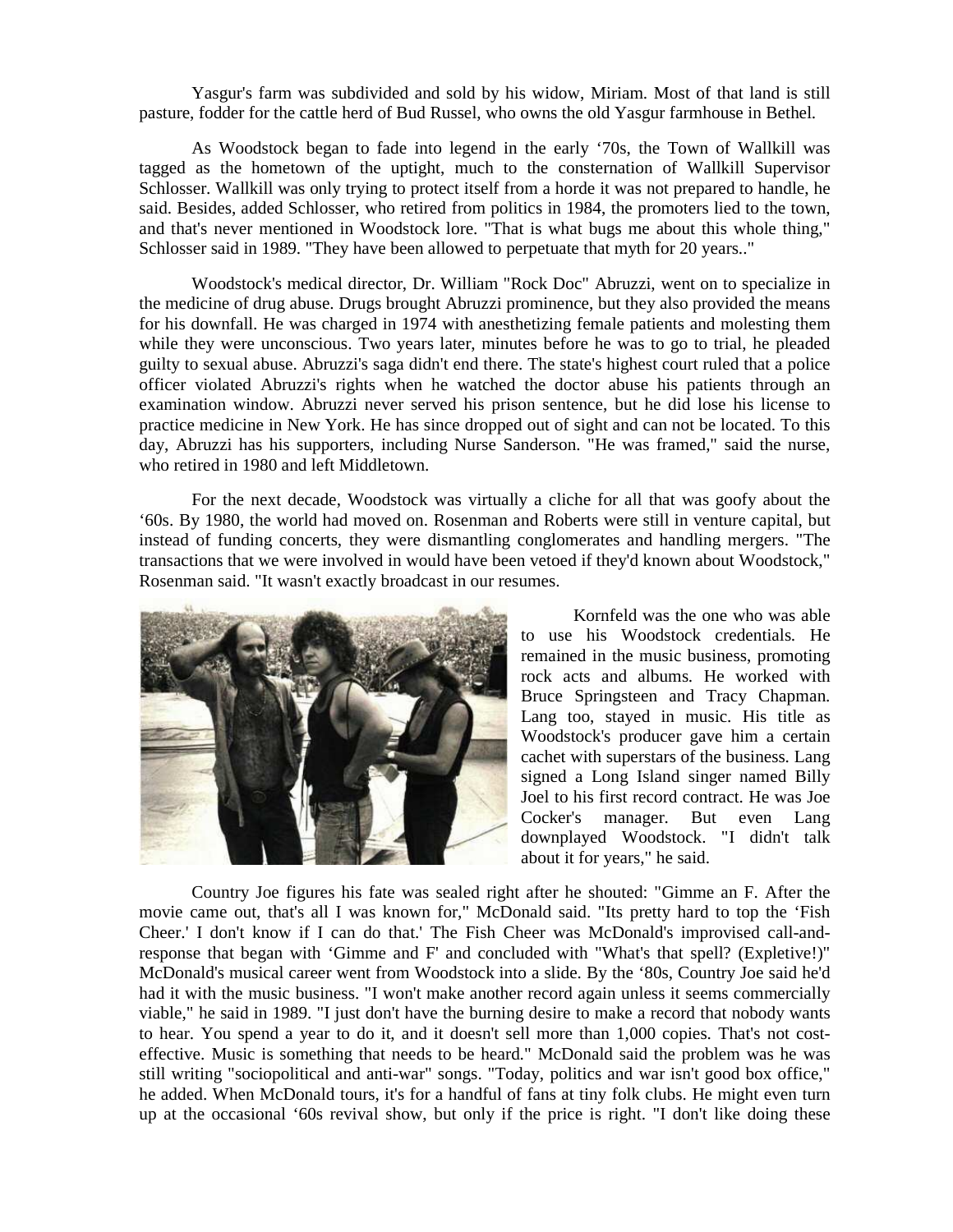nostalgia things," he said, "but when people offer me the right amount of money, I'll do it. I wouldn't even write a story about myself. I wouldn't waste my time." By 1991, the year he recorded an acoustic album, "Superstitious Blues," Country Joe had changed his tune. In 1994, he appeared in a Pepsi commercial featuring a Woodstock reunion for yuppies.

In August 1981, Normal Karp heard that someone was selling a bunch of unused Woodstock tickets for \$9,000. He went home, tore his house apart and found 31 tickets. Then, he bought several safes for \$14,000 from a family friend, Al Kross, who had leased them to Woodstock Ventures. Kross had never opened the safes. Inside, Karp found 150,000 unused tickets, plus the original of Jimi Hendrix's signed contract and assorted Woodstock T-shirts, hats and jackets. That year, Norman Karp placed ads in national magazines and sold 30,000 tickets at \$29,95 each, plus \$2 for postage and handling. He claims to have netted nearly \$1 million from the sales.

A guy named Louis Nicky from Brooklyn bought about 40 acres from the widow Yasgur at the intersection of Hurd Road and West Shore Drive in Bethel. A couple of tons of concrete the footings for the main stage at Woodstock - were tumbled off in the brush in the northeast corner. Nicky didn't really worry too much about the history he'd bought. He just wanted to run a few horses, but a bout with cancer caused him to abandon the plan. Twice, the town put up a sign identifying Nicky's land as the site of the concert. Twice, the sign was stolen.

For years, no one celebrated Woodstock's anniversary, and Augusts came and went without notice. People who wanted to stop by Yasgur's farm and reminisce weren't always sure they were at the right place.

In the late '70s, a ragtag bunch started celebrating every August with a three-day party. Around 1978, a welder named Wayne Saward came out for the party. "And it was, like, superquiet," he recalled. "There'd be 30 people there, at most. And that was in the middle of the night. Then in 1984, Saward started, pretty much alone, to build the world's only monument to the event. It's a 5 1/2 ton marker made of cast iron and concrete; landowner Louis Nicky paid \$650 for concrete and casting the iron. Once the marker went up, the site became a kind of counterculture shrine. Visitors started showing up randomly, staying for a few minutes, then leaving.

 Beginning in 1985, this writer became one of that ragtag group, celebrating the Woodstock festival with a small group that eventually became a close-knit family. Many of us had attended the original festival and excitedly shared the stories of the event with the group at each gathering. Others of us were simply intrigued by the power of the festival and came to find answers for our lives. As for myself, I was about to turn 5 years old in August 1969, and could not have attended the festival, as my parents lived in North Carolina and did not particularly subscribe to the counterculture lifestyle. My mother was, however, from New York state and had family ties to the Hudson area. She also operated a music store in NC that gave me my first taste of what longhairs were like. The store also gave me a good dose of what music was saying in the late '60s and early '70s, and connected me to the politico of the Vietnam war. As time wore on, I had all but forgotten about that time of my life. Then I began working as a DJ for an oldies radio station. They were looking for someone to produce a specialty show as a weekend special. I became that person, delving into my own memories to recall the sounds of the '60s and '70s. The year was 1983, and '60s rock'n'roll shows were something of a rarity. The show became an instant success with my audience, and served to remind me that I really missed the music of my childhood. After moving to the Charlotte area in 1984, I decided to find out more about Woodstock. Having learned where the festival was held, I wound up visiting what I thought was the original site in November '84. It was snowing so fiercely that I missed the original site and drove on to what I thought was the correct place. Later I learned that I had been walking around